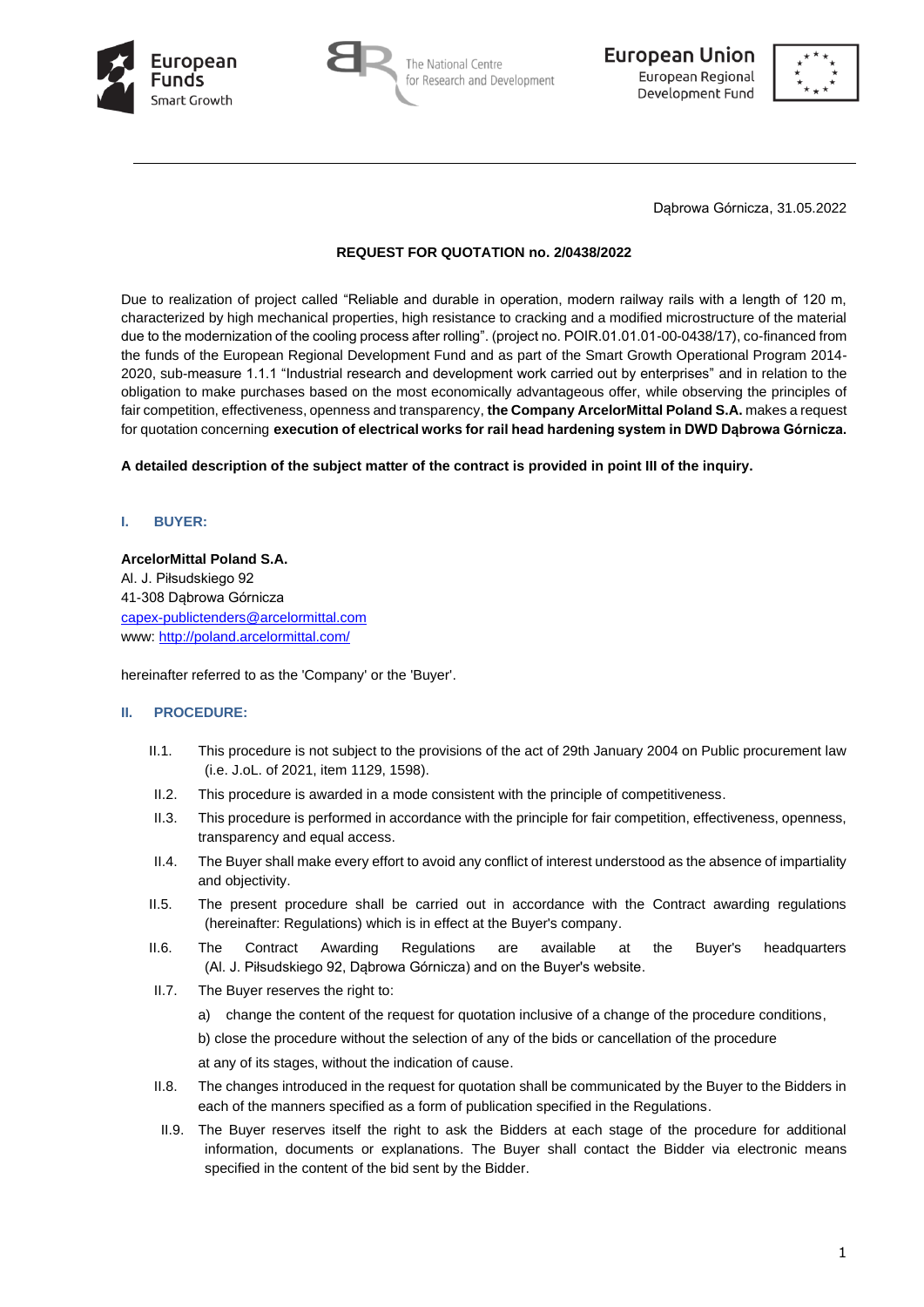





- II.10. The Buyer reserves itself the right to undertake negotiations with all Bidders, who submitted a bid that meets the access conditions (i.e. the conditions for participation in the procedure) specified in the content of the request for quotation The negotiations shall be run according to the following rules:
	- a. after the lapse of the bids submission deadline, the Buyer shall notify all of the Bidders, who submitted their non-rejectable bids about the possible execution of negotiations and shall invite those Bidders for negotiations, whereby the meeting dates shall be arranged individually with each Bidder,
	- b. the arrangements concerning the date of negotiations shall be run via electronic mail,
	- c. the negotiations shall solely cover those parameters which constitute the bids evaluation criteria,
	- d. the flow of the negotiations shall be documented in the form of a written report signed by the negotiation teams of the Buyer and of the Bidder,
	- e. within the deadline determined by the Buyer, the Bidder submits a modified bid which takes into account the arrangements from negotiations. The modified bid may not contain conditions which are less beneficial than the original bid,
	- f. in case the Bidder refuses to take part in the negotiations, the negotiations fail to lead to binding arrangements or the Bidder fails to submit a modified bid, then the originally submitted Bidder's bid shall be subject to evaluation,
	- g. The Buyer may ask the Bidders to give their consent to an extension of the bid validity period.
- II.11. In case of closing of the procedure without a selection or cancellation of the procedure, the Buyer shall immediately inform the Bidders, who submitted the bids and publish a relevant information.
- II.12. This request for bid does not oblige the Buyer to conclude an Agreement.
- II.13. As part of this procedure the Buyer **does not allow** the possibility of acceptance of partial bid.
- II.14. As part of this procedure the Buyer **does not allow** the possibility of awarding variant bids.
- II.15. The submission of a bid is equal to the acceptance, without reservations, of the contents of this request for bid together with its appendices as well as the Contract Awarding Regulations.
- II.16. The Bidders are entitled to means of legal protection in the form of a protest concerning the bids evaluation which is performed in accordance with the Contract Awarding Regulations.
- II.17. The documentation related to this request for quotation (together with appendices) shall be prepared in the Polish and English language. In case of discrepancies in the contents of the indicated documentation, the English version of the bid shall be binding.
- II.18. In a situation where one of the documents is prepared in only one language version, the Bidder, may send an e-mail request addressed to the Ordering Party and therefore has the option of receiving the language version he needs.
- II.19. In the situation when the Ordering Party receives from the Bidder the offer in only one language version, the Bidder is obliged to deliver to the Ordering Party the relevant translation within two weeks from receiving the request from the Ordering Party via e-mail. The translation shall include all the clarifications made by the Bidder.
- II.20. In the event that the selected Contractor withdraws from concluding the contract with the Ordering Party or if the contract is not signed within 60 days from the announcement of the information on the selection of the best offer, the Ordering Party has the right to conclude a contract with the next Contractor who obtained the next highest number in the contract award procedure. points.

#### **III. DESCRIPTION OF THE CONTRACT SUBJECT MATTER (TOGETHER WITH AN INDICATION OF THE CPV CODES):**

Code / CPV codes<sup>1</sup>: 51111100-4

*<sup>1</sup> Pursuant to the Commission Regulation (EC) no. 213/2008 of 28th November 2007 amending the Regulation (EC) no. 2195/2002 of the European Parliament and of the Council on the Common Procurement Vocabulary (CPV) and the Directives 2004/17/EC and 2004/18/EC of the European Parliament and the Council on public procurement procedures as regards the revision of the CPV*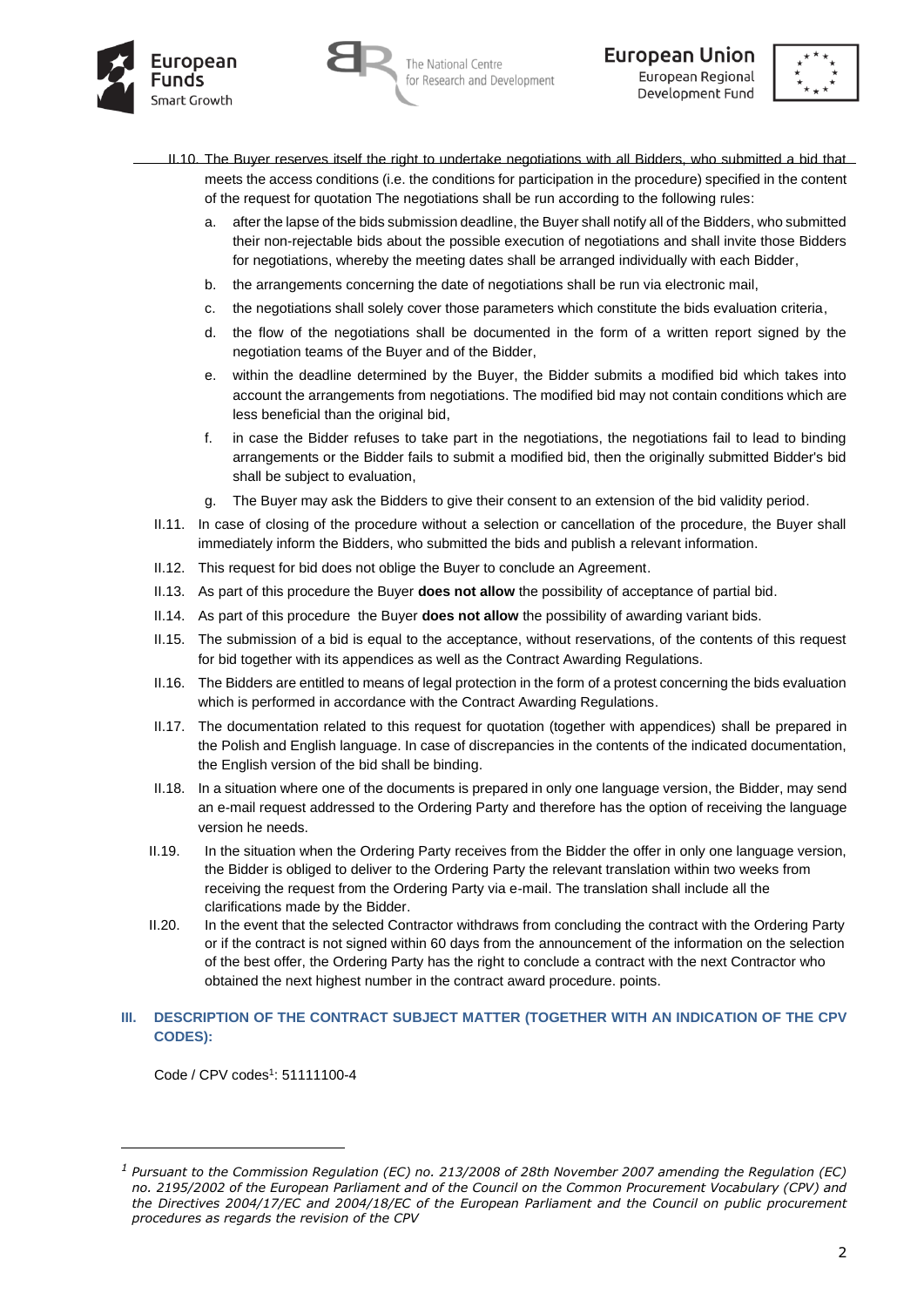





Name of CPV code: Electric motor installation services

#### Additional Code / CPV codes: 51111300-6, 51112100-1, 51112200-2

Name of additional Code / CPV codes: Services in the installation of transformers, Services in the installation of the equipment for electric power transmission, Services in the installation of electric power control equipment

The subject of the contract is **the execution of electrical works for rail head hardening system.**

#### **A detailed description of the subject matter of the contract is provided in point III of the inquiry.**

ArcelorMittal Poland S.A. (AMP), as part of its project Reliable and durable in operation, modern railway rails with a length of 120 m, characterized by high mechanical properties, high resistance to cracking and a modified microstructure of the material due to the modernization of the cooling process after rolling" is interested in selecting a supplier for the electrical modernization of the head hardening line in the scope of:

• Project implementation (schedule, resources) - performing the service of electric assembly of the hardening line at the AMP heavy section mill in Dąbrowa Górnicza based on the provided material and assembly documentation

- Assembly, installation and measurements
- Participation in commissioning.

The place where the subject matter of the order is performed is Dąbrowa Górnicza, Poland.

Due to the fact that the full description of the subject matter of the contract is a **business secret**, the BUYER informs the full description of the subject matter of the contract together with the drawings will be provided after the Bidder sends back a signed CONFIDENTIALITY STATEMENT (Appendix No. 3) attached to this inquiry. **The CONFIDENTIALITY STATEMENT must be signed by authorized persons on the Bidder's side.**

**Provision of access by the BUYER for Bidders to the full content of the description of the subject matter of the contract (i.e. the drawings) will be made electronically within 3 working days of receipt of the signed CONFIDENTIALITY STATEMENT.**

The Ordering Party will evaluate only offers of Bidders who signed the CONFIDENTIALY STATEMENT and gained access to the full scope of technical specification, together with its attachments.

The site visit will take place upon the bidder's written request. The bidder may participate in the site visit after signing the CONFIDENTIALITY STATEMENT, a specimen of which can be found in Appendix No. 3.

**The CONFIDENTIALITY STATEMENT must be signed by authorized persons on the Bidder's side.**

#### **ATTENTION:**

**Due to the sanitary restrictions and rules resulting from the situation of the coronavirus pandemic and the internal rules of the Company in terms of work organization, and to meet the bidders' needs in terms of detailing the content of the subject of the quotation, the Buyer prepared a package of organizational solutions for bidders interested in participating in the procedure.**

**The first solution is the possibility of conducting a remote site inspection**. Details of remote site visit are listed below.

**The second solution is a video recording prepared by the Buyer regarding the existing infrastructure of the Company at the Blast Furnace Department and specific technical conditions that may affect the implementation of the subject matter of the order. Video can be played during 1 hour MS Teams session with explanations given by Buyer technical team.** The date of the video playback session will be agreed with the Bidder by an e-mail.

DETAILED INFORMATION ON POSSIBILITIES FOR A REMOTE SITE VISIT:

A remote site visit will be held by video connection between the Buyer and the Bidder at the agreed time through the MS Teams application with the possibility of using a microphone and a camera. The vision takes place in the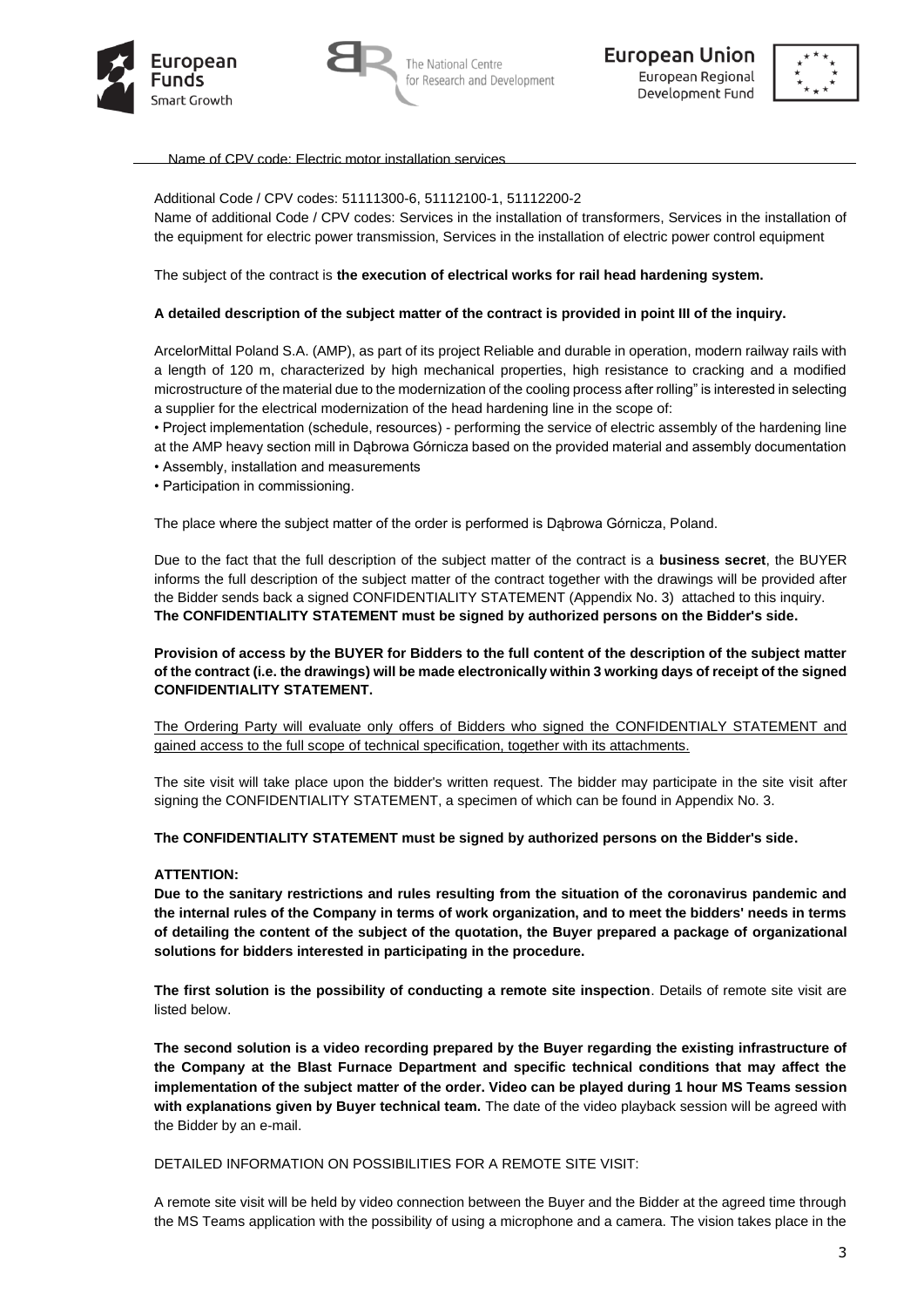





form of a videoconference, which can be maintained via a computer connected to Internet, after receiving an invitation from the Buyer.

After receiving an e-mail from the Buyer to the e-mail address indicated earlier, please join the meeting by pressing the "Join meeting" button (or a similar button - depending on the platform used).

The Bidder, agreeing on the date of the vision, must indicate the names of the people who will participate in the remote vision. Due to the organizational reasons, the Bidder has the right to include a maximum of 10 participants.

In case when the user has never used a videoconferencing platform, it may be necessary to install a plugin to enable the use of the videoconference platform. Due to the number of videoconference

and the applicable time limit for each video meeting, it is very important for the Applicant to log in on time, taking into account several minutes of spare time for technical matters, such as checking the microphone, webcam and Internet connection stability. The Buyer is not responsible for any technical aspects of organization of the remote vision by the Bidder.

Before videoconference starts, make sure the camera is not covered and that the microphone and speaker in the workstation are working properly. **The Bidder cannot record the course of the meeting (complete ban).** A voice recording of the meeting will be done by the Buyer.

The panel meeting takes place in the form of questions and answers.

The Bidder will have the right to participate in one remote site visit that will last no longer than 2 hours. The date of the remote site visit will be agreed via e-mail correspondence**.** 

# **The deadline for completing the subject of the contract: 54 days from the indicated date of commencement of work after the conclusion of the contract with the selected Bidder. The implementation date is divided into 4 stages**

a. Installation prior to shutdown of the Heavy Section Mill: 31 days from the final date of commencement of assembly

Estimated date of shutdown of the heavy section mill: November 2022.

- b. Installation with HSM shutdown: next 23 days
- c. From the commencement of assembly, AMP assumes full assembly of the accessories that do not interfere with the production line for 31 days, the next 23 days for the assembly of accessories that require stoppage of the production line
- d. After 54 days from the commencement of assembly, the main technology supplier is scheduled to start cold tests.

**The duration of the individual stages of order completion described above is one of the entry criteria.**  Offers that will indicate longer deadline of order completion will be rejected. Completion of the subject matter of the contract is understood as the signature by the Ordering Party of a fault-free Final Acceptance Protocol, during which the final confirmation of the achievement and compliance with the technical conditions of installation's operation takes place.

**Only those offers whose completion date is as specified according this inquiry or shorter than 54 days from contract's signature date are allowed for evaluation.** 

**The Ordering Party reserves the right to change the date of implementation of the subject matter of the contract (purchase order) based on the status of the project implementation, in the event of force majeure or other terms of the co-financing agreement.**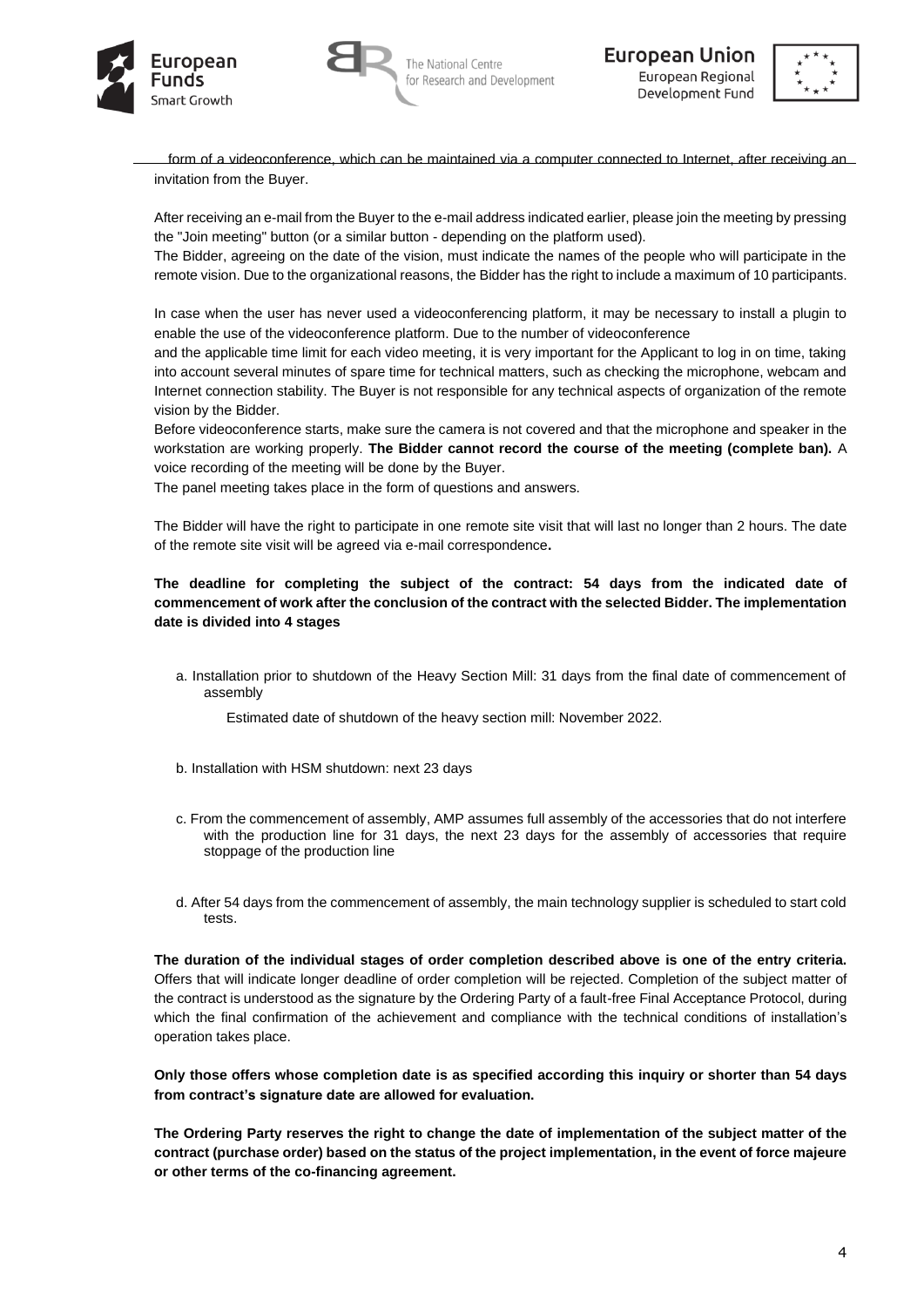





Due to the fact that the implementation of the subject matter of the contract covered by this request for quotation is related to the project implemented by the Ordering Party and is covered by the co-financing agreement and due to the rigors related to the period of expenditure eligibility related to, inter alia, commissioning of research equipment on time (which is directly related to delivery deadlines of the Bidder and the signature of the final acceptance protocol - constituting the last milestone in the implementation of the subject matter of the contract), the content of the contract for the implementation of the subject matter of the contract will include provisions regarding, (among others) contractual penalties related to resulting delays. The submission of the offer by the Bidder constitutes a written consent to the following terms of the performance of the subject matter of the contract, which will then be included in the content of the contract with the selected Bidder.

### **Provisions regarding payment terms and contractual penalties that will be included in the content of the contract with the selected Bidder:**

- 1. Payment terms:
	- a) For down payment: 30 days from invoice date
	- b) For other payments: 60 days from invoice date
- 2. Liquidated damages:

The Contractor will be obliged to pay the Ordering Party the following liquidated damages:

- a) for failure to meet the deadline
- b) for failure to meet the R.F.I.O.
- c) for failure to meet the deadline of Final Acceptance

The maximum amount of liquidated damages resulting from the delay indicated in point a) and b) and c) shall not exceed 10% of the gross contract value.

**The submission of the offer by the Bidder will constitute a written consent to the above-mentioned conditions, which will then be included in the contract with the selected Bidder. The Ordering Party does not allow the possibility of negotiating the above conditions. The lack of confirmation in the offer of the possibility of meeting the above-mentioned conditions causes the necessity to reject the offer.**

#### **Warranty requirements**

a. Warranty: min. 24 months starting from the signature of the final acceptance protocol (admission criterion). Offers with shorter warranty term will be excluded from the proceeding.

## **IV. CONDITIONS FOR AWARDING THE CONTRACT, CONDITIONS FOR PARTICIPATION IN THE PROCEDURE AND DESCRIPTION OF THEIR EVALUATION METHOD:**

- IV.1. The awarding of a contract may be pursued by the Bidders who:
	- a. have the licences for execution of a certain activity or action, if the regulations impose an obligation to have such licences - a condition confirmed with a statement,
	- b. run an activity which is consistent with the description of the contract subject matter a condition confirmed with a statement,
	- c. have the necessary knowledge and experience as well as the technical potential and people able perform the contract - a condition confirmed with a statement together with credentials - **Submission of declaration containing a reference list with a list of completed electrical works with a minimum value of PLN 1,000,000 in the last 10 years. The list must contain: the buyer's name, location, year, job description, and contact details of the buyer's representative (name, e-mail address, telephone number) enabling AMP to validate the information contained in the reference letter.**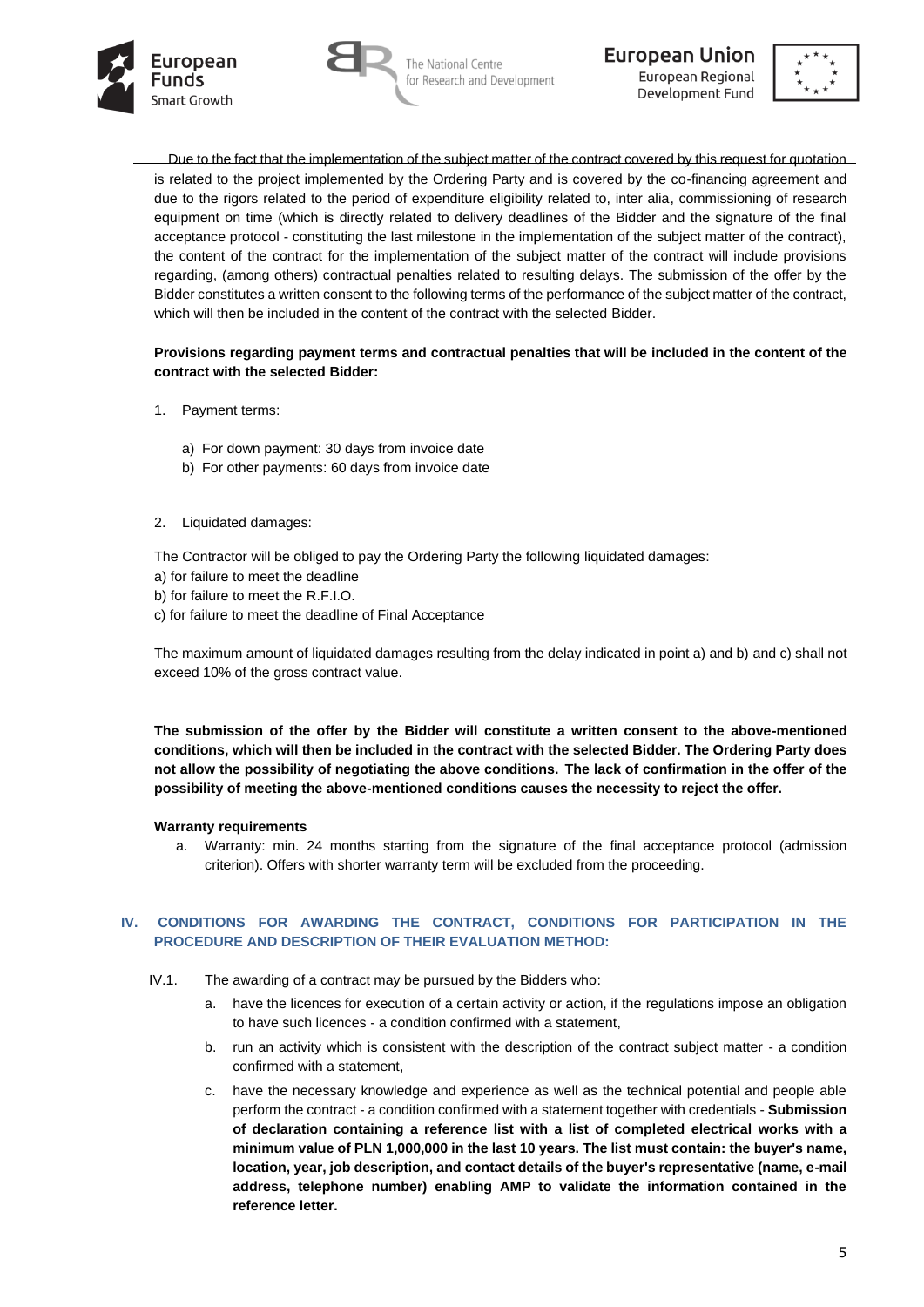





- are in a financial and economic situation which ensures the performance of the contract condition confirmed with experience,
- e. are neither in a state of liquidation nor have they announced their bankruptcy a condition confirmed with a statement,
- f. are not in arrears with the payment of public & legal fees, taxes, or contributions for social or health insurance - the Bidder shall present a declaration/certificate, that it is not in arrears with the abovementioned payments (public & legal fees, taxes, social insurance premiums),
- g. will a have third-party liability insurance policy concerning their business activity the Bidder shall submit a declaration that within 60 days from the contract signing date it will hold a relevant thirdparty liability insurance policy for the value of min. for the value of min. 2 mln EUR for one event with the annual accumulation 6 mln Euro. The policy shall be valid/extended for the entire contract term for the value indicated above,
- h. were not convicted with a lawful decision for any crime committed in relation to the contract awarding procedure, for the crime of bribery, for a crime against the economic turnover or other crime committed in order to obtain financial benefits - as a partner of a registered partnership, a partner or management board member of a professional partnership; a general partner of a limited partnership as well as a limited joint-stock partnership; a member of the management body of a legal person,
- i. were not validly sentenced for an offence committed in connection with a contract award procedure, for bribery, for an offence against economic turnover or for any other offence committed with the aim of gaining financial profits - as a partner of a registered partnership, a partner or management board member of a professional partnership; a general partner of a limited partnership as well as a limited joint-stock partnership; a member of the management body of a legal person,
- j. signed the confidentiality agreements or declarations in accordance with the template specified by the Buyer, which has been attached to this request, and with the purpose of receiving of a full description of the contract subject matter - if applicable,
- k. signed the Work Health & Safety Agreements according to a template attached to the present request for quotation,
- l. The Contractor will deliver to the Ordering Party, together with the invoice which requires security, a bank guarantee consistent with the essential issues of templates indicated in Appendix No 2 of this request for quotation. Failure to provide a bank guarantee or delivery of a bank guarantee inconsistent in essential matters with the Ordering Party's template will entitle the Ordering Party to refrain from any payments until the Contractor submits the relevant guarantee documents, and the Contractor will not be entitled to any claims for withheld payments.
- m. The Contractor will submit a statement that, as part of the AGREEMENT, prior to the commencement of works on the facility, he will provide the Security Plan for the implementation of the order - Health and Safety,
- IV.2. The Buyer shall verify the compliance of the presented bid with the requirements of the description of the contract subject matter through examination of the completeness of the presented descriptions. A failure to fulfil one of the below mentioned requirements by the bidder will mean that the bid was rejected and will not be subject to further evaluation. The verification shall be performed in the form of a checklist:

| $\mathsf{I}.\mathsf{p}$ . | List of criteria admitting to the<br>next stage of bids evaluation for<br>modernization of cooling system | <b>Confirmation</b><br>(YES/NO) | <b>Description of the</b><br>feasibility of the task<br>The information<br>contained in the table<br>below is the basis for the<br><b>Buyer's assessment of</b><br>the Bidder's compliance<br>with the technical and<br>technological<br>requirements. | <b>Bidder's</b><br>comments! | <b>Offer</b><br>reference:<br>Page<br>number.<br>Item no |
|---------------------------|-----------------------------------------------------------------------------------------------------------|---------------------------------|--------------------------------------------------------------------------------------------------------------------------------------------------------------------------------------------------------------------------------------------------------|------------------------------|----------------------------------------------------------|
|                           | The Bidder confirms on the<br>acceptance of Health & Safety                                               |                                 |                                                                                                                                                                                                                                                        |                              |                                                          |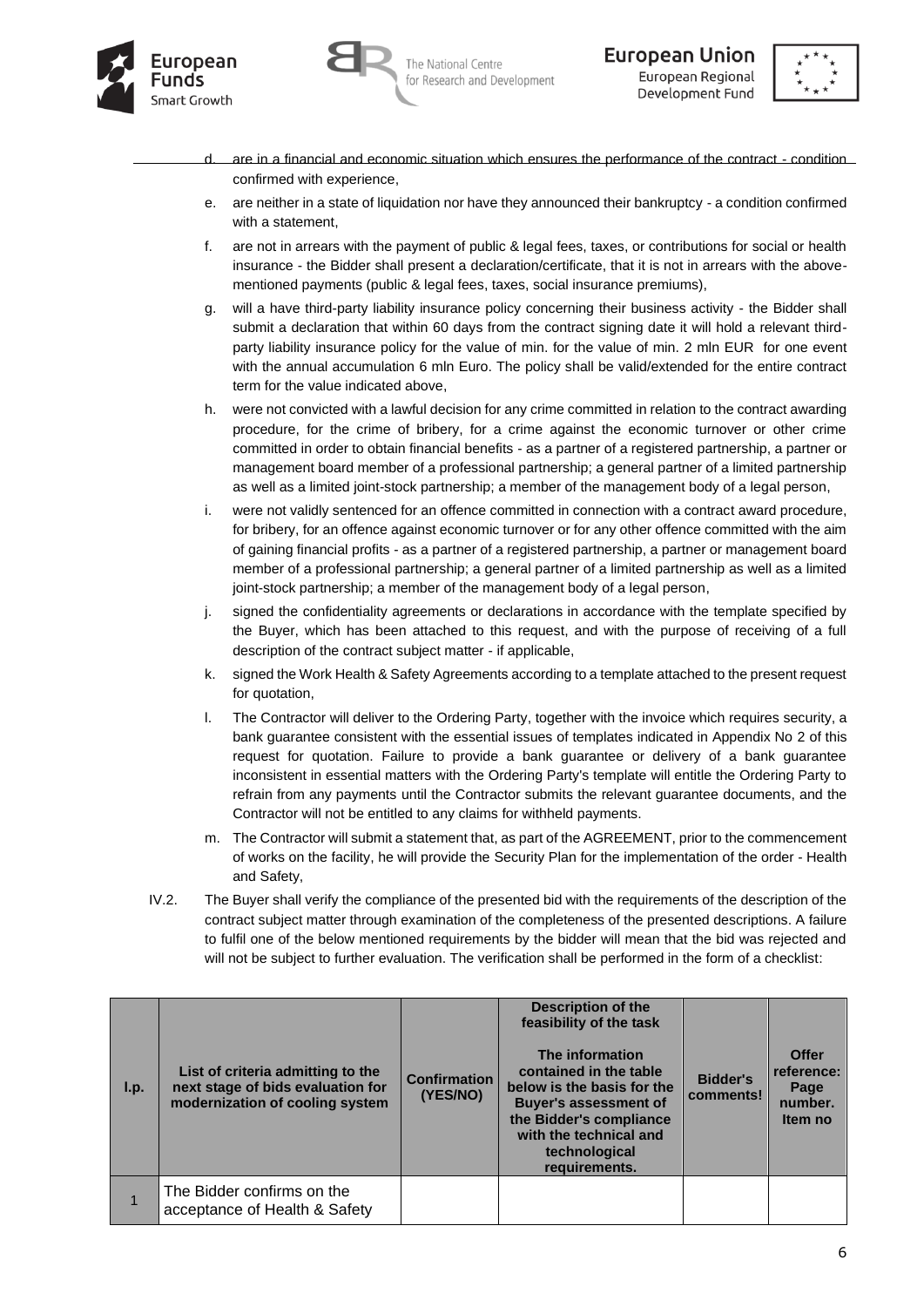



The National Centre<br>for Research and Development



**European Union**<br>European Regional<br>Development Fund



|                | Agreement applicable in AMP -<br>the Agreement is attached as<br>Annex 4 to the inquiry<br>2/0438/2022                                                                                                                                                                                                                                                                                                                                                                                                            |  |  |
|----------------|-------------------------------------------------------------------------------------------------------------------------------------------------------------------------------------------------------------------------------------------------------------------------------------------------------------------------------------------------------------------------------------------------------------------------------------------------------------------------------------------------------------------|--|--|
| $\overline{2}$ | The Bidder shall submit a<br>declaration that it is not in arrears<br>with the payment of public & legal<br>receivables (taxes, social<br>insurance premiums)                                                                                                                                                                                                                                                                                                                                                     |  |  |
| 3              | The Bidder will submit a<br>statement that, as part of the<br>AGREEMENT, it will have human<br>resources (works manager with<br>building license according to<br>polish building law, project<br>manager, health and safety<br>supervision) and equipment /<br>tools necessary to perform the<br>assembly work within the time<br>limit indicated by the ordering<br>party.                                                                                                                                       |  |  |
| $\overline{4}$ | The Bidder will submit a<br>statement that, as part of the<br>AGREEMENT, he will ensure the<br>presence of an assembly<br>manager, who will report the<br>progress of work to AMP.<br>Communication in English<br>required - AMP allows the<br>participation of an interpreter.                                                                                                                                                                                                                                   |  |  |
| 5              | The Bidder will submit a<br>statement that as part of the<br>AGREEMENT, he will assemble,<br>connect, perform measurements<br>the delivered devices in<br>accordance with the technical<br>and assembly documentation<br>and in accordance with the latest<br>technical knowledge - point 3<br>from the technical specification<br>and provided documentation<br>(after NDA signature). Any<br>deviations from the<br>documentation will be reported<br>on an ongoing basis and will<br>require written approval. |  |  |
| 6              | The Bidder will submit a<br>statement that, as part of the<br>AGREEMENT, it will provide a<br>work cycle during the<br>performance of works 24/7, all<br>shifts will be fully covered. Work<br>that does not affect the<br>production process should start<br>before HSM stoppage.                                                                                                                                                                                                                                |  |  |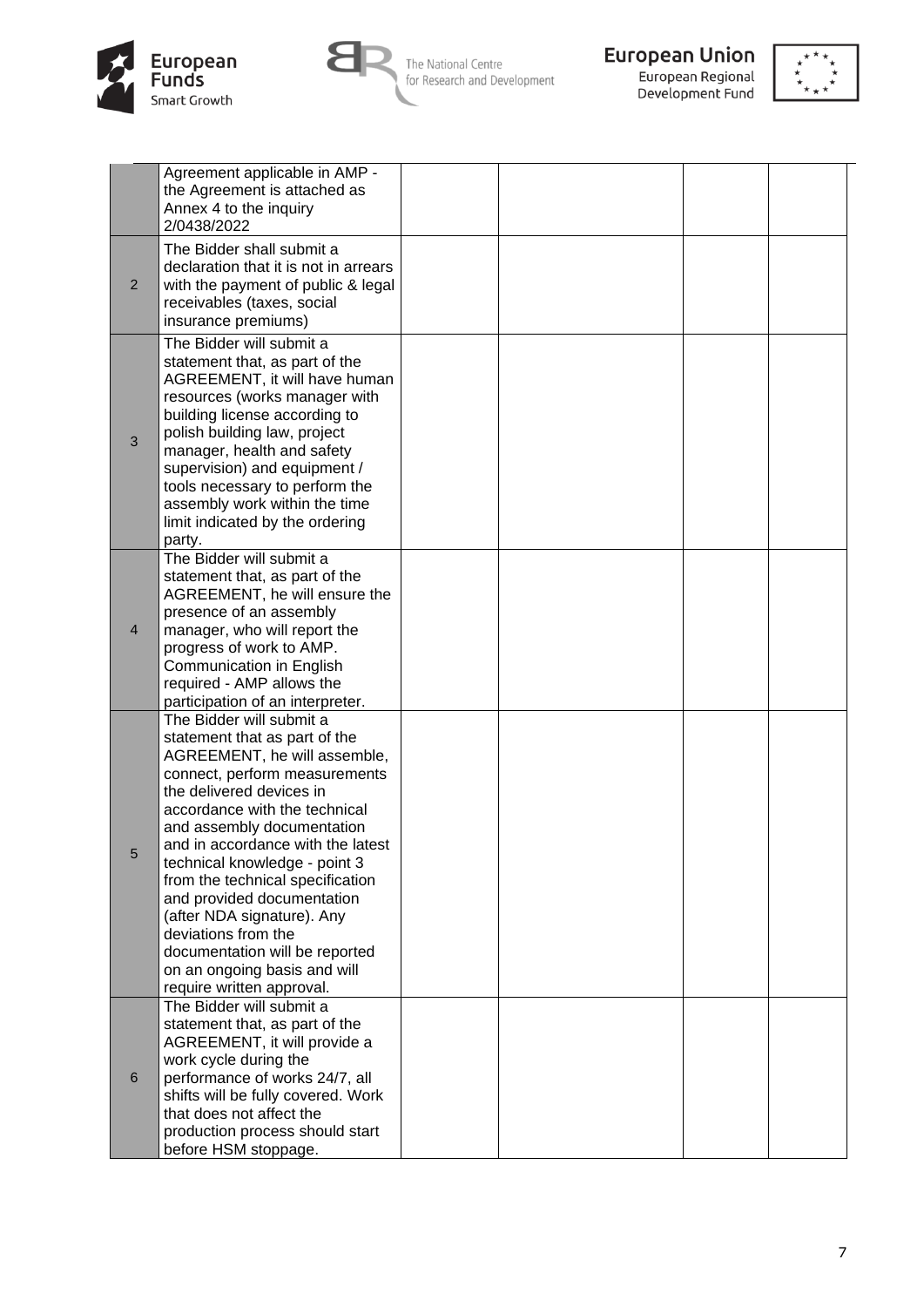



The National Centre for Research and Development



European Regional Development Fund



|                  | Together with the offer, the                                            |  |  |
|------------------|-------------------------------------------------------------------------|--|--|
|                  | Bidder will present a general                                           |  |  |
|                  | Project implementation schedule,                                        |  |  |
| $\overline{7}$   | including the stages of                                                 |  |  |
|                  | implementation in accordance                                            |  |  |
|                  |                                                                         |  |  |
|                  | with the Schedule indicated in                                          |  |  |
|                  | point III of this RFQ.                                                  |  |  |
|                  | The Bidder will present a detailed                                      |  |  |
|                  | Project implementation schedule,                                        |  |  |
|                  | including the stages of                                                 |  |  |
|                  | implementation, in accordance                                           |  |  |
|                  | with the Schedule indicated in                                          |  |  |
|                  | point III of this request for                                           |  |  |
|                  | quotation no later than 30 days                                         |  |  |
| 8                | before the commencement of                                              |  |  |
|                  | works on the HSM. The schedule                                          |  |  |
|                  | will take into account the branch                                       |  |  |
|                  | coordinations in order to                                               |  |  |
|                  | determine the correct sequence                                          |  |  |
|                  | of work. The schedule must                                              |  |  |
|                  | comply with paragraph. 3.1.8 and                                        |  |  |
|                  | 4 of the technical specification.                                       |  |  |
|                  | The Bidder will submit a                                                |  |  |
|                  | statement that, as part of the                                          |  |  |
|                  | AGREEMENT, it will grant a                                              |  |  |
| $\boldsymbol{9}$ | Warranty - 24 months after                                              |  |  |
|                  | signing the Final Acceptance                                            |  |  |
|                  | Protocol.                                                               |  |  |
|                  | The Bidder will provide a list of                                       |  |  |
|                  |                                                                         |  |  |
|                  | exclusions - liability matrix - for                                     |  |  |
| 10               | the subject of the contract that is                                     |  |  |
|                  | not an admission criteria - IF                                          |  |  |
|                  | <b>APPLICABLE</b>                                                       |  |  |
|                  | The Bidder will confirm that it                                         |  |  |
|                  | accepts the work being carried                                          |  |  |
| 11               | out under the supervision of an                                         |  |  |
|                  | AMP representative and a                                                |  |  |
|                  | representative of the main                                              |  |  |
|                  | technology provider.                                                    |  |  |
|                  | The Bidder will submit a statement                                      |  |  |
|                  | regarding the list of electrical                                        |  |  |
|                  | installations - it is required to submit                                |  |  |
|                  | a list of completed electrical                                          |  |  |
|                  | installations from the last 10 years,                                   |  |  |
| 12               | including the name of the buyer and<br>the customer's contact number in |  |  |
|                  | order to confirm the statement by                                       |  |  |
|                  | ArcelorMittal, location, year,                                          |  |  |
|                  | description of the scope,                                               |  |  |
|                  | implementation time - at least one                                      |  |  |
|                  | implementation of the value min. 1                                      |  |  |
|                  | million PLN                                                             |  |  |

**Final Acceptance Protocol signing conditions (project closing protocol):**

**Execution of electrical installation on the basis of the provided executive documentation, along with measurements and submission of protocols in accordance with the applicable construction law. The**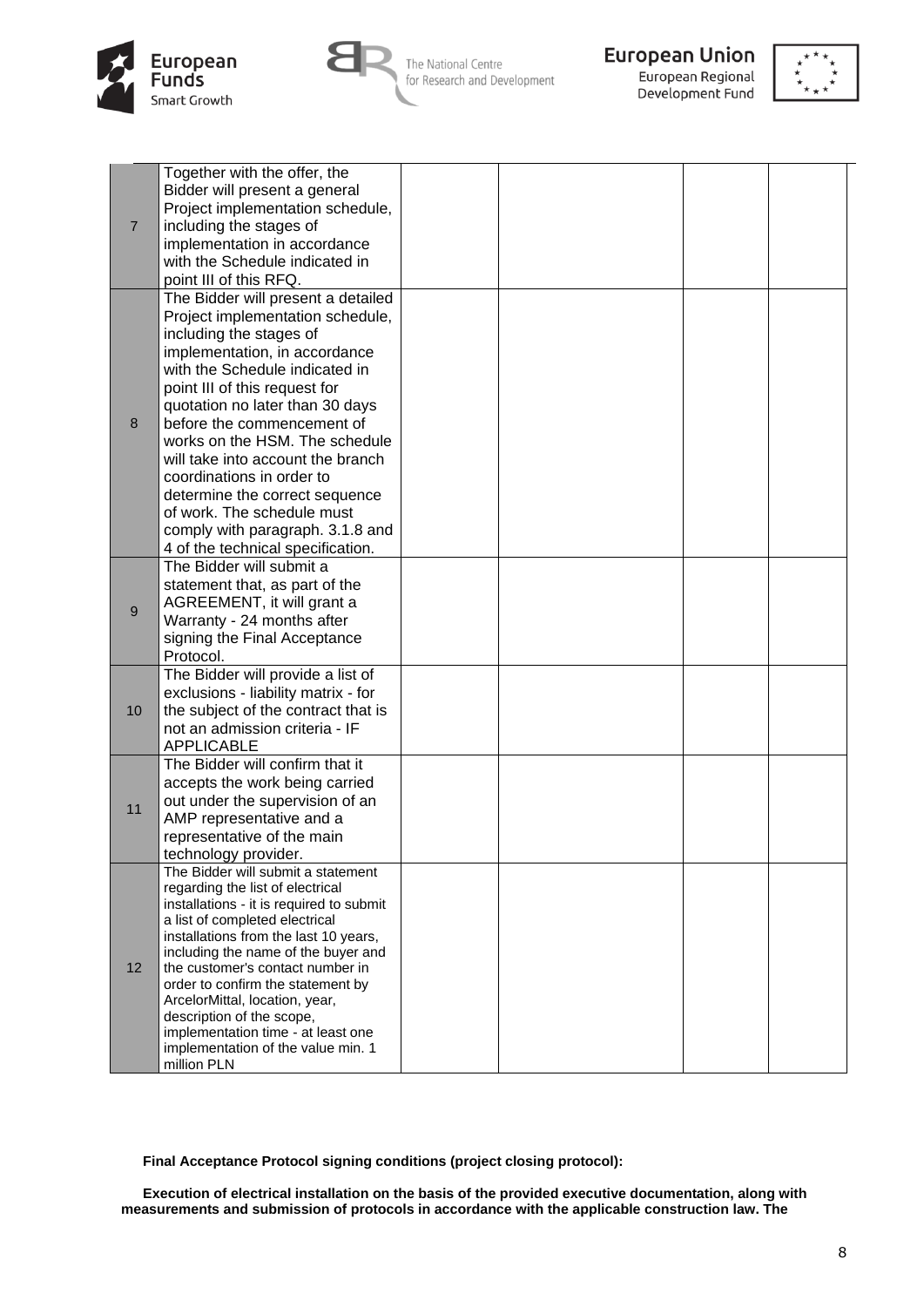





**verification will be carried out and confirmed by a three parties - Contractor's representative, AMP's representative, technology supplier's representative - signing the Final Acceptance Protocol. The final verification will take place after checking the functionality of all installed devices.**

- IV.3. The following Bidders shall be excluded from the contract awarding procedure:
	- a. bidders who do not meet the conditions specified under IV.1 and IV.2 of this request for quotation;
	- b. bidders who over the last 3 years before initiation of the procedure caused a damage by not performing a contract or by performing it in an improper manner, whereas the said damage was not voluntarily remedied by the day of initiation of the procedure, unless the non-performance or improper performance results from circumstances for which the Bidder is not liable. Therefore the Buyer will exclude from the procedure such bidder who will jointly meet all of the following premises:
		- (1) within the last 3 years before initiation of the procedure the Bidder caused a damage by not performing a contract or by performing it in an improper manner,
		- (2) the damage was not voluntarily remedied by him until the day of initiation of the procedure,
		- (3) a contrario the non-performance or improper performance of a contract results from circumstances, for which the Bidder is liable.
	- c. natural persons, who have been validly sentenced for an offence committed in connection with a contract award procedure, offence against the rights of people performing paid work, offence against the environment, for bribery, for an offence against economic turnover or for any other offence committed with the aim of gaining financial profits, as well as for treasury offence or an offence of participation in organized crime group or in an union aimed at committing an offence or treasury offence,
	- d. registered partnerships whose partner has been validly sentenced for an offence committed in connection with a contract award procedure, offence against the rights of people performing paid work, offence against the environment, for bribery, for an offence against economic turnover or for any other offence committed with the aim of gaining financial profits, as well as for treasury offence or an offence of participation in organized crime group or in an union aimed at committing an offence or treasury offence,
	- e. professional partnership whose partner or member of the management board has been validly sentenced for an offence committed in connection with a contract award procedure, offence against the rights of people performing paid work, offence against the environment, for bribery, for an offence against economic turnover or for any other offence committed with the aim of gaining financial profits, as well as for treasury offence or an offence of participation in organized crime group or in an union aimed at committing an offence or treasury offence,
	- f. limited partnerships and limited joint-stock partnerships whose general partner has been validly sentenced for an offence committed in connection with a contract award procedure, offence against the rights of people performing paid work, offence against the environment, for bribery, for an offence against economic turnover or for any other offence committed with the aim of gaining financial profits, as well as

for treasury offence or an offence of participation in organized crime group or in an union aimed at committing an offence or treasury offence,

- g. legal persons whose active member of the managing body has been validly sentenced for an offence committed in connection with a contract award procedure, offence against the rights of people performing paid work, offence against the environment, for bribery, for an offence against economic turnover or for any other offence committed with the aim of gaining financial profits, as well as for treasury offence or an offence of participation in organized crime group or in an union aimed at committing an offence or treasury offence,
- h. collective entities, with respect to whom a court has issued a decision prohibiting them from competing for contracts under the provisions concerning the liability of collective entities for tort under the liability to penalty.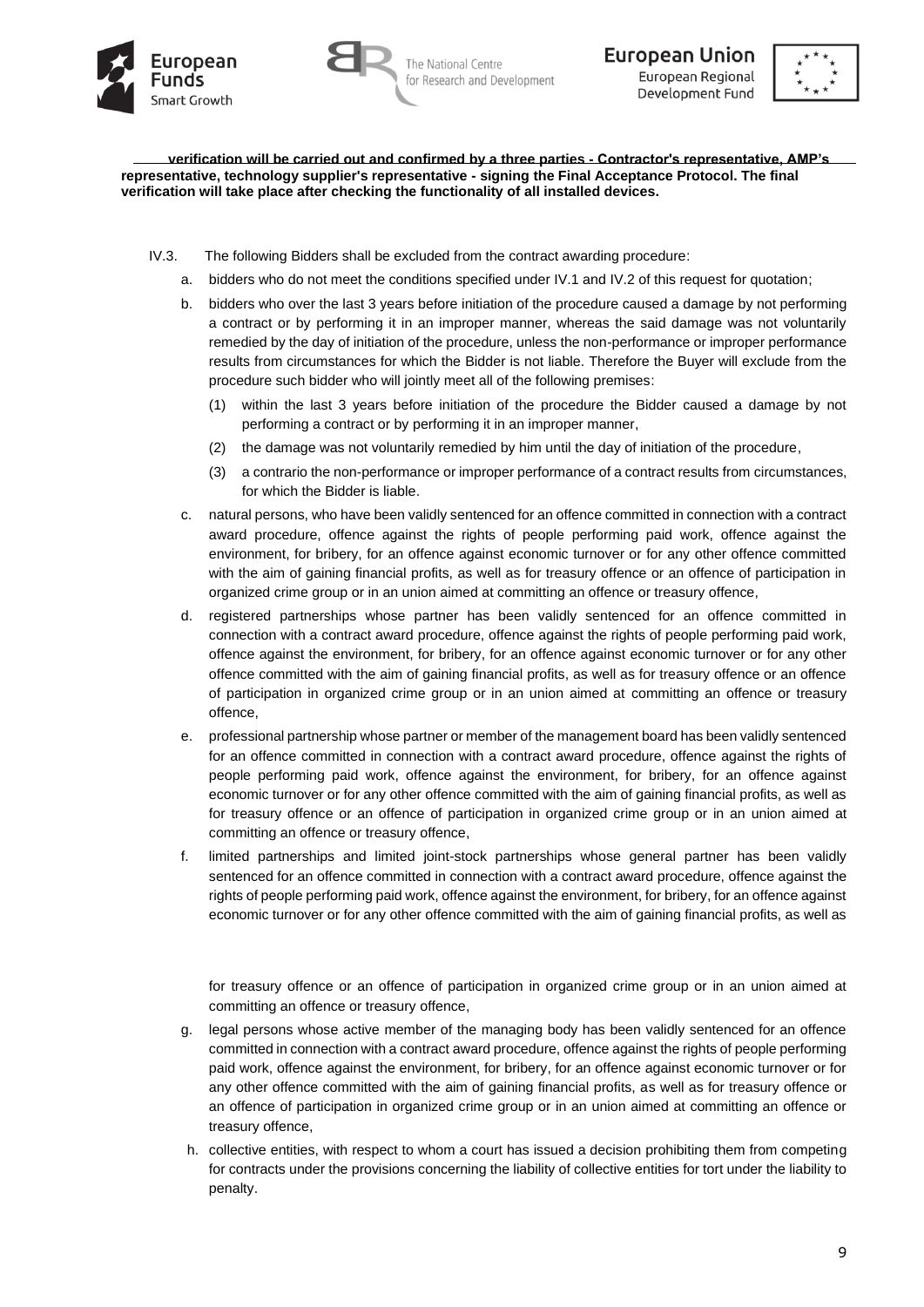



**European Union** European Regional Development Fund



IV.4 The Bidders with capital or personal links with the Buyer shall be excluded from the contract awarding procedure (mutual connections between the Buyer or persons authorized to enter into obligations on behalf of the Buyer or persons performing - on behalf of the Buyer - activities associated with carrying out the procedure to select the Contractor and the Bidder) - a condition confirmed with a statement.

Capital or personal links mean any mutual connections between the Contracting Party or persons authorized to enter into obligations on behalf of the Contracting Party or persons

performing - on behalf of the Contracting Party - activities associated with preparation and carrying out the proceedings to select the Supplier, and the Supplier, in particular:

- participation in a company as a partner of a general partnership or a partnership,
- possession of at least 10% of shares or stock,
- performing the function of a supervisory or management authority, legal proxy or representative,
- being married, in a direct kinship or relationship, kinship of the second degree or secondary relationship of the second degree, or in relation to the adoption, care or guardianship.

## **V. BIDS EVALUATION CRITERIA TOGETHER WITH AN INFORMATION ABOUT POINT OR PERCENTAGE WEIGHTS ASSIGNED TO THE INDIVIDUAL BIDS EVALUATION CRITERIA:**

| <b>Item</b>    | <b>Criterion</b> | <b>Weight of the criterion</b> | <b>Evaluation method</b>             |
|----------------|------------------|--------------------------------|--------------------------------------|
|                |                  |                                | $C = (Cmn / Cnob) \times 90$ , where |
| 1              |                  |                                | C - number of points for a price     |
|                | C - Net price    | 90%                            | Cmn - lowest bid price, net          |
|                |                  |                                | Cnob - the examined bid price, net   |
|                | TP - Technical   |                                | 1) $0 \div 75\%$ - TP = 0%           |
|                |                  |                                | 2) $75 \div 77,5\%$ - TP = 1%        |
|                |                  |                                | 3) $77,5 \div 80\%$ - TP = 2%        |
|                |                  |                                | 4) $80 \div 82,5\%$ - TP = 3%        |
|                |                  |                                | 5) $82,5 \div 85\%$ - TP = 4%        |
| $\overline{2}$ |                  | 10%                            | 6) $85 \div 87,5\%$ - TP = 5%        |
|                | parameters       |                                | 7) $87,5 \div 90\% - TP = 6\%$       |
|                |                  |                                | 8) $90 \div 92.5\%$ - TP = 7%        |
|                |                  |                                | 9) $92.5 \div 95\% - TP = 8\%$       |
|                |                  |                                | 10) $95 \div 97.5\%$ - TP = 9%       |
|                |                  |                                | 11) $97.5 \div = < 100\%$ - TP = 10% |

V.1. The evaluation consists of two parts: the financial & trade evaluation as well as the technical evaluation.

#### **Criterion: price (C)**

#### **Weight: 90%**

- 1. Please specify the prices in net values (without VAT) as well as in gross values.
	- 2. The price should be quoted in **EUR or PLN.**

3. Quotation of the price in another currency shall result in the Buyer's conversion of the price into **EUR**, using the exchange rate tables (Table A - Average exchange rates for foreign currencies) of the National Bank of Poland as of the date specified in item VII.1 according to request for quotation (final date for submission of offers).

4. In case of negotiations with the Bidders and submission of final bids by them, the Buyer's conversion to the **EUR** currency will be made using the exchange rate tables (Table A - Average exchange rates of foreign currencies) of the National Bank of Poland as of the day specified in item 3 above.

5. Regardless of the prices quoted by the Bidder in a currency other than **EUR or PLN**, the currency of the contract concluded with the Bidder selected by the Buyer is **EUR or PLN**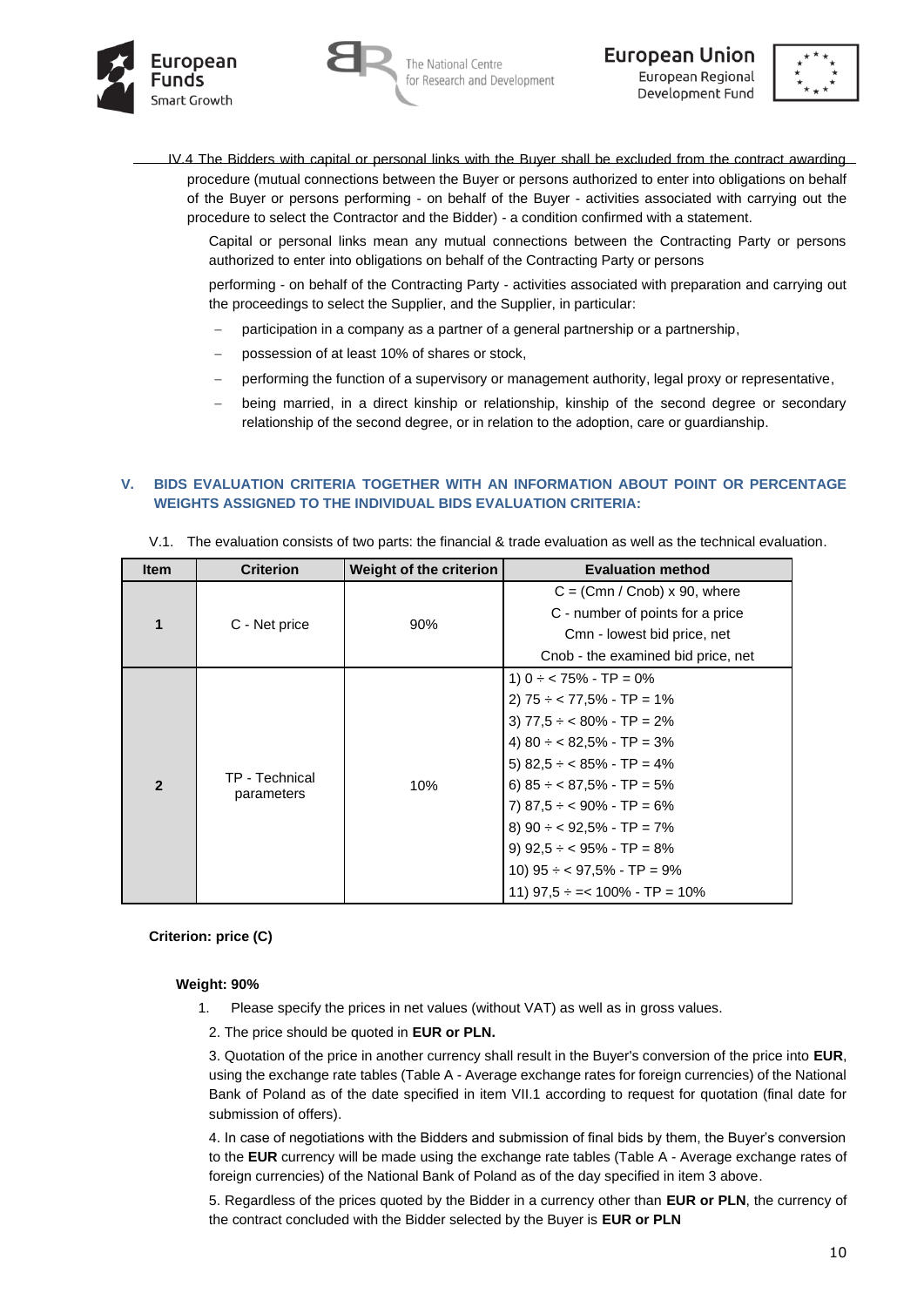





- 6. These prices must include all costs related to the implementation of the subject matter of the contract, including:
	- 1) the value of modernization of the mechanical rail head hardening system in DWD Dąbrowa Górnicza.

2) VAT,

- 3) all materials and devices used,
- 4) labor and equipment costs,
- 5) transport costs,
- 6) all fees related to the subject of the order,
- 7) insurance costs,
- 8) costs of loading and unloading,
- 9) all costs related to the comprehensive performance of the contract,
- 10) all fees and compensations for damages, costs and losses incurred in connection
- with the implementation of the order.

The offer with the lowest price will receive 100 points multiplied by the weight of the criterion and will be accepted as the basis for examining the remaining offers. The scoring for the prices of subsequent offers will be made according to the formula:

*Lowest price*

Criterion <sub>"</sub>C" =  $\longrightarrow x 100 \text{ pk} x 90 \%$  (weight of the criterion)

 *Price of the examined offer*

# **Criterion**: **Technical parameters (TP)**

#### **Weight: 10%**

**The awarding of points for this criterion will take place only after all entry criteria specified in point IV.2 of this inquiry will be fulfilled.**

The evaluation will be carried out according to presented descriptions specified in the offer under 4 groups indicated below:

| <b>Item</b> | <b>Group</b>                                            | S.No | <b>Parameters</b>                                                                                                   | <b>Group</b><br><b>Rating</b> | <b>Subgroup</b><br><b>Rating</b> | <b>Total</b><br><b>Subgroup</b><br><b>Rating</b> |  |
|-------------|---------------------------------------------------------|------|---------------------------------------------------------------------------------------------------------------------|-------------------------------|----------------------------------|--------------------------------------------------|--|
|             |                                                         |      |                                                                                                                     |                               |                                  |                                                  |  |
|             |                                                         |      | Warranty - 24 months after Final<br>Acceptance Protocol signature.                                                  |                               | 40%                              |                                                  |  |
| A           | <b>Performance</b><br>Guarantees /<br>2<br>Quality<br>3 |      | Standstill of the HSM - 23 days<br>for the assembly of equipment<br>that requires a stoppage of the<br>rolling mill | 100 %                         | 40%                              | 100%                                             |  |
|             |                                                         |      | Participation in the FAT at<br>Danieli's headquarters in Italy                                                      |                               | 20%                              |                                                  |  |

Description of the manner of granting of points for the fulfilment of a given bid evaluation criterion.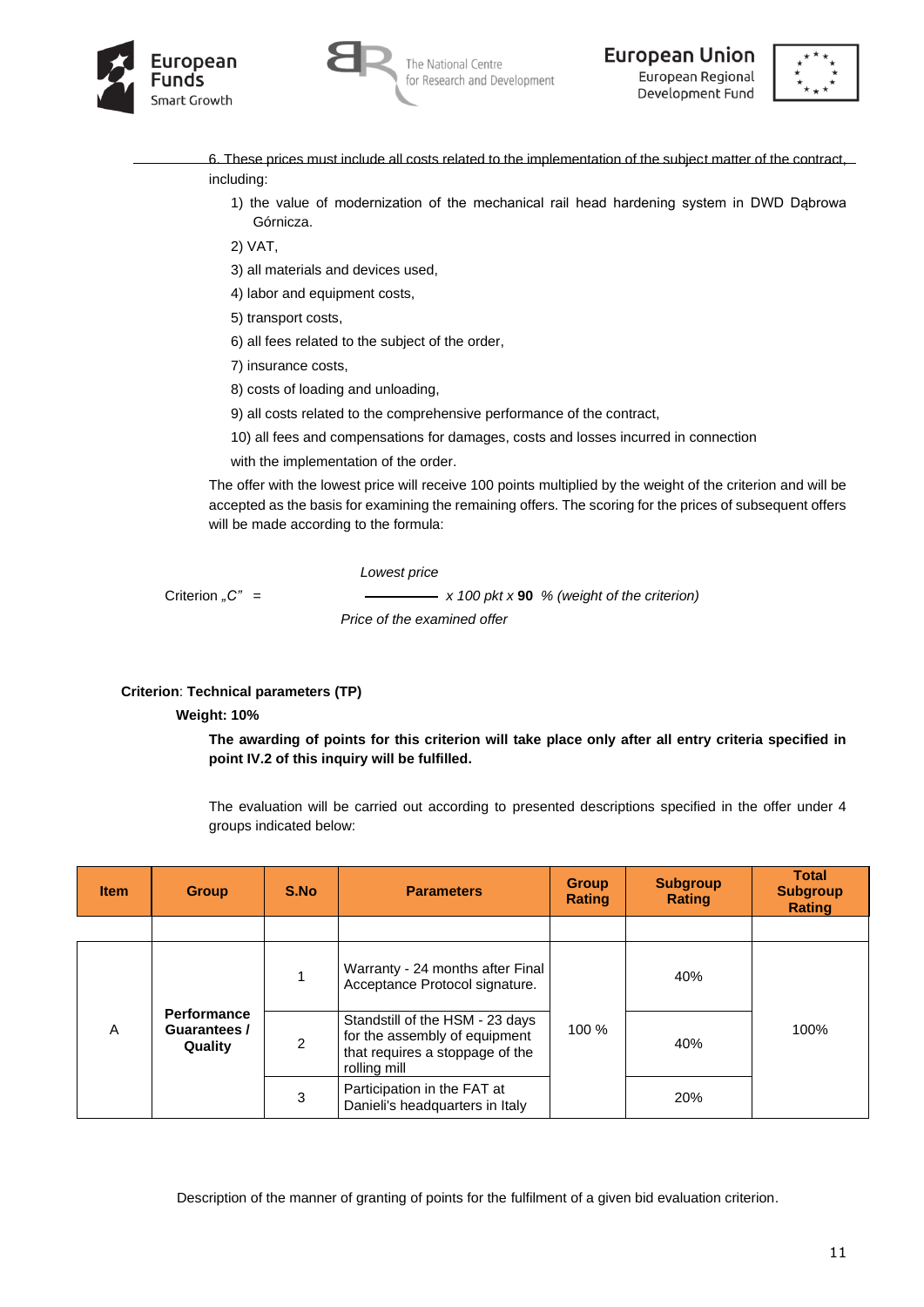





# **Criterion: Price (C)**

Score will be calculated as a proportion of the lowest price among the submitted bids to the price from the examined bid in the procedure, multiplied by the criterion weight.

| $C =$  | $(Cmn / C nob) \times 90$ where: |
|--------|----------------------------------|
| $C -$  | number of points for a price     |
| $Cmn-$ | net price of the lowest bid      |

Cnob - net price of the examined bid

## **Criterion: Technical parameters (TP)**

**Description of the adopted method for assessing the technical parameters (TP) of the offer:**

| SI.No          | <b>Element</b><br>description                                                                                                |                                               |                                                     |                                                    |                                                                                                                                          | Bidder no. 1                                  |                                                        |                |  |
|----------------|------------------------------------------------------------------------------------------------------------------------------|-----------------------------------------------|-----------------------------------------------------|----------------------------------------------------|------------------------------------------------------------------------------------------------------------------------------------------|-----------------------------------------------|--------------------------------------------------------|----------------|--|
|                | Element<br>desctription                                                                                                      | <b>Required and</b><br>expected<br>parameters | <b>Value of</b><br>the<br><b>Subgroup</b><br>rating | <b>The</b><br>weight<br>value of<br>the<br>element | <b>Description of</b><br>the adopted<br>assessment<br>method                                                                             | The<br>obtained<br>score<br>(Scale: 1-<br>10) | <b>The</b><br>calculated<br>value of<br>the<br>element | <b>Remarks</b> |  |
| $\mathbf{A}$   | <b>Guaranteed</b><br>parameters/<br><b>Quality</b>                                                                           | 100,00%                                       |                                                     |                                                    |                                                                                                                                          |                                               |                                                        |                |  |
| 1              | Warranty - 24<br>months after Final<br>Acceptance<br>Protocol<br>signature.                                                  | 24 months                                     | 40%                                                 | 40,00%                                             | warranty = $24$<br>months $= 0$<br>points<br>$30$ > = warranty<br>$>24$ months =<br>5 points<br>warranty > 30<br>months = $10$<br>points |                                               | 0,00%                                                  |                |  |
| $\overline{2}$ | Standstill of the<br>HSM - 23 days for<br>the assembly of<br>equipment that<br>requires a<br>stoppage of the<br>rolling mill | 23 days                                       | 40%                                                 | 40,00%                                             | $time = 23 days$<br>$= 0$ points<br>$22$ = time > $20$<br>$days = 5$<br>points<br>$time = < 20$<br>$days = 10$<br>points                 |                                               | 0,00%                                                  |                |  |
| 3              | Participation in<br>the FAT at<br>Danieli's<br>headquarters in<br>Italy                                                      |                                               | 20%                                                 | 20,00%                                             | $YES = 10$<br>punktów<br>$NO = 0$<br>punktów                                                                                             |                                               | 0,00%                                                  |                |  |
|                | <b>Group Rating -</b><br><b>Performance</b><br><b>Guarantees /</b><br><b>Quality</b>                                         |                                               | 100,00%                                             | 100,00%                                            |                                                                                                                                          |                                               | 0,00%                                                  |                |  |
|                |                                                                                                                              |                                               |                                                     |                                                    |                                                                                                                                          |                                               |                                                        |                |  |
|                | <b>Total Score</b>                                                                                                           | 100,00%                                       |                                                     | 100,00%                                            |                                                                                                                                          |                                               | 0,00%                                                  |                |  |

The above table will allow you to make a summary assessment of the offered technical parameters of the offer based on the following formula: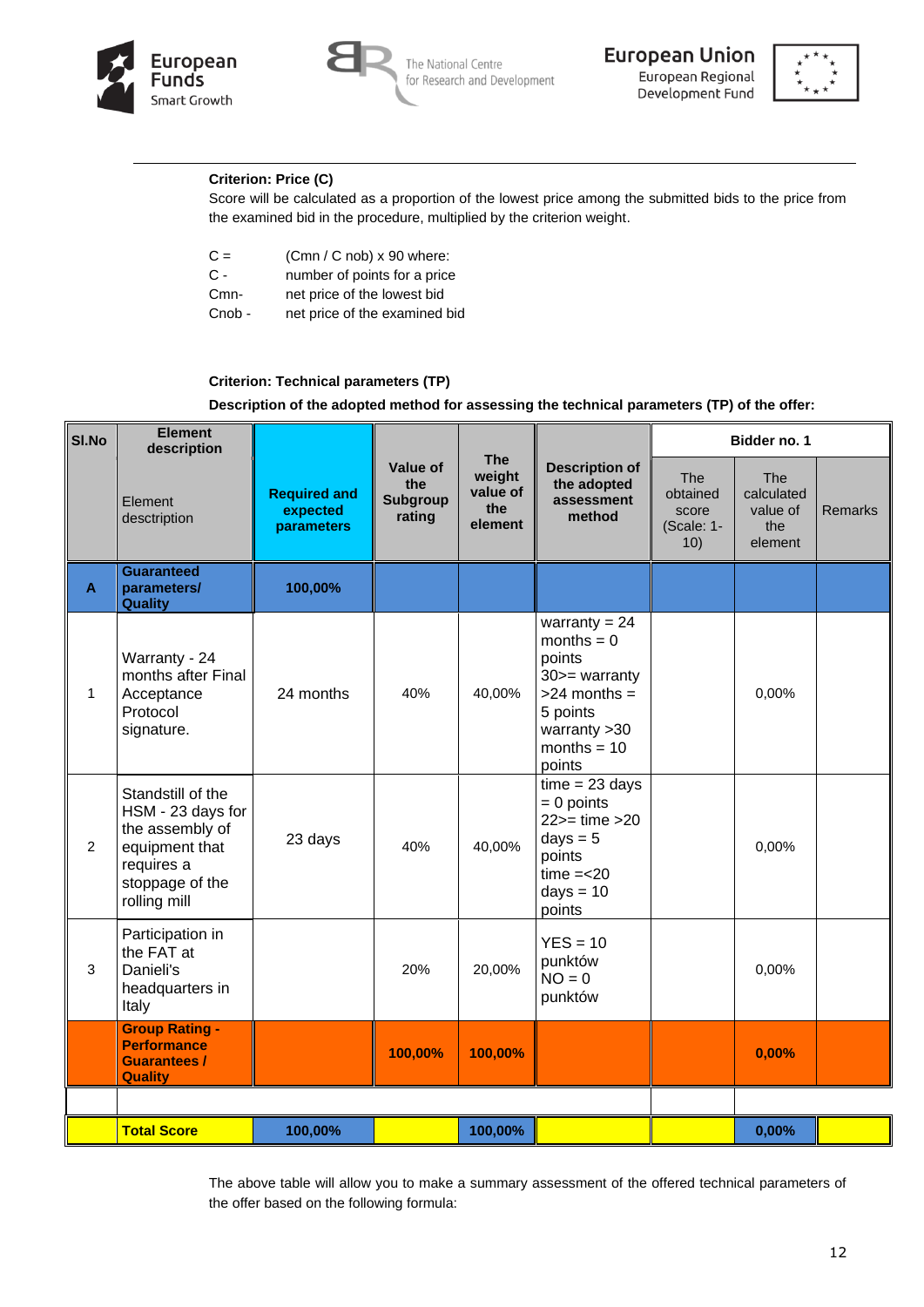





**Calculated element value [%]** = received evaluation for offered parameter **[points]** x weight value of element **[%] / 10**

After determining the Total percentage value of the offered technical parameter included in the submitted offer, points will be awarded in accordance with the following method:

1)  $0\%$  - TP =  $0\%$ 2) <0% - 10% TP = 2% 3) <10% - 20% - TP = 3% 4) <30% - 40% - TP = 4% 5) <40% - 50% - TP = 5% 6) <50% - 60% - TP = 6% 7) <60% - 70% - TP = 7%  $8)$  <70% - 80% - TP = 8% 9) <80% - 90% - TP = 9% 10) <90% - 100% - TP = 10%

The total number of points granted to a given evaluated bid is the sum of points granted under individual criteria:

**Final rating of the offer = C + TP**

Analysis and evaluation of offers will be made by the Suppliers Selection Committee. Firstly, the formal conditions and entry criteria will be assessed. **The Ordering Party may request explanations regarding the content of submitted bids at each stage of the proceeding, corrections of obvious clerical errors, obvious accounting mistakes, taking into account the accounting consequences of the corrections made, other errors which make offers not consistent and do not significantly change the content of the offer.** Obvious mistakes are corrected by the Buyer in a special form, notifying the bidder whose offer has been corrected.

If the Bidder does not correct errors until the deadline indicated by the Ordering Party, his offer will be rejected.

Next, the Suppliers Selection Committee will assess the fulfillment of the conditions required from Bidders. It will determine which offers will be rejected and if the tender needs to be cancelled.

With regard to Bidders who meet the conditions for participation in the proceedings, the Suppliers Selection Committee will select the most-advantageous offer in accordance with the bids evaluation criteria indicated in the request for quotation.

Information on the selection of the best offer (including the name and address of the winner of the proceedings) will be posted on the websites of the Buyer and on the websites of Competitiveness Database (Baza Konkurencyjności).

- 1. Buyer will select the most advantageous offer that obtains the largest number of summed up points.
- 2. If, as part of the purchase of services and supplies necessary for the implementation of the Project, Buyer will decide between several offers that are most economically advantageous, it will choose an offer that is more favorable in terms of environmental and climate impact.

Assessment based on the answer to the question: Do you use the Integrated Management System? (YES/NO).

In connection with the above, Buyer asks you to provide in the content of the offer information about the use of the Integrated Management System in your company, including: which includes the ISO 14001 environmental management system. (YES, we do/ NO, we don't).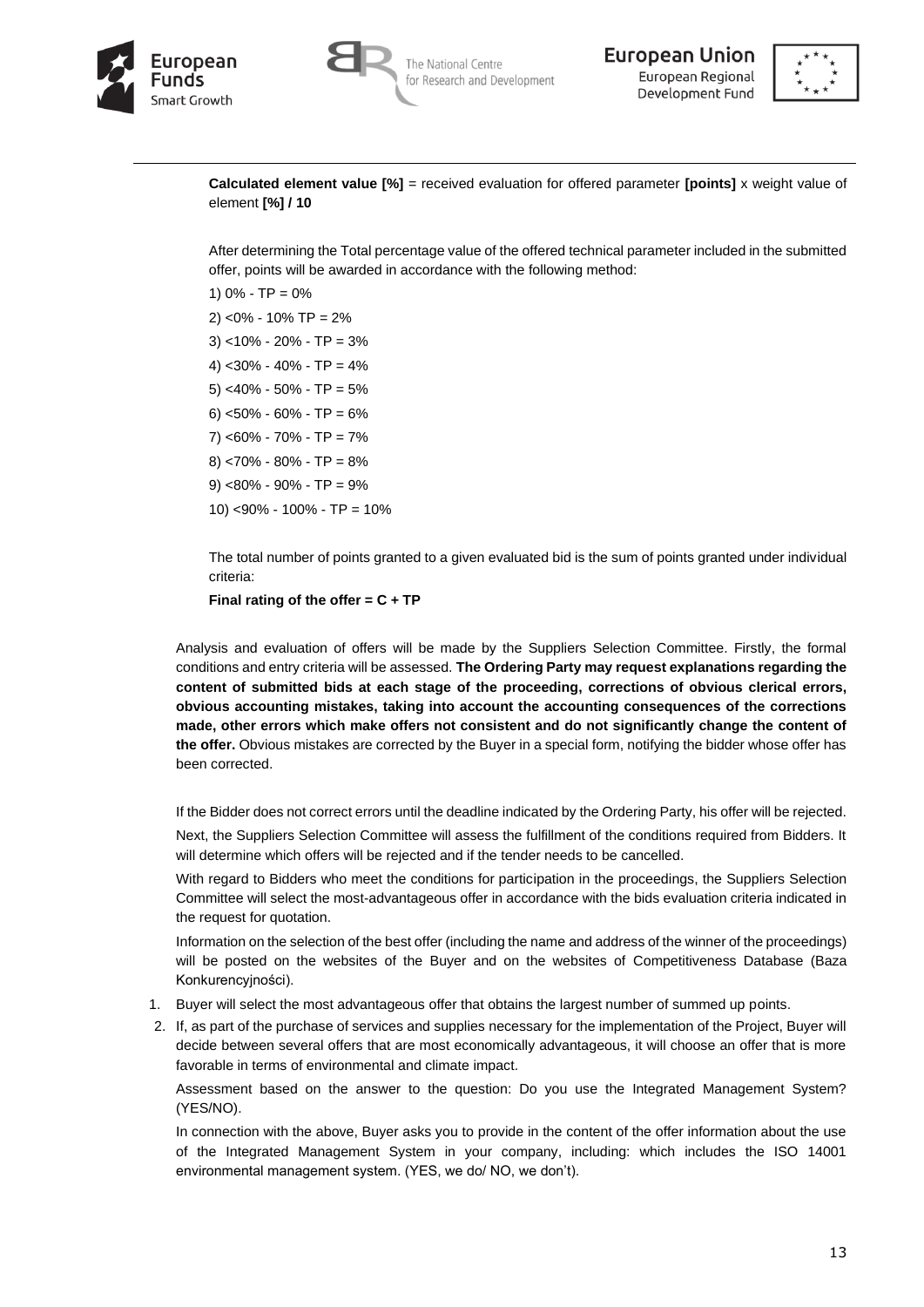





In the event of failure to provide the aforementioned information in the offer, Buyer will assume that the Integrated Management System is not used by a given Bidder.

The lack of the aforementioned information in the content of the offer does not affect the formal assessment of the completeness of the offer and does not cause its rejection.

3. If there is still a situation with an equal number of points and Buyer will still settle between several offers with an equal number of points. Buyer has the right to call the Bidders whose offers received the highest final number of points to supplement the offer by providing the information on the environmental impact of the subject of the offer indicated by Buyer (e.g. . lower energy consumption, lower water consumption, use of recycled materials, etc.).

# **VI. INFORMATION ABOUT THE PERFORMANCE BOND REQUESTED BY THE BUYER (IF THE BUYER DEMANDS SUCH BOND):**

- VI.1. The Buyer reserves itself the right to demand from the Bidder, whose bid was selected, a performance bond for the Agreement, hereinafter referred to as the 'bond'.
- VI.2. The bond shall be used to cover the claims related to the non-performance or improper performance of the Agreement and as a return of advance paid to the Bidder. If the Bidder is a guarantor at the same time, the bond will also be used to cover the claims related to a quality guarantee.
- VI.3. A detailed description of the requested bonds is in accordance with the provisions of the contract.

# **VII. PLACE, DEADLINE AND PROCEDURE FOR SUBMISSION OF BIDS:**

#### VII.1. **The bids must be submitted until 01.07.2022 16:00 (4:00 p.m.)**

- VII.2. The bid (together with its appendices) must be prepared in the Polish and English language. In case of discrepancies in the contents of the submitted bid, the English version of the bid shall be binding. **The name and number of the Request for quotation specified on the first page of this enquiry should be indicated on the envelope and/or in the subject of an e-mail.**
- VII.3. In the situation when the Ordering Party receives from the Bidder the offer in only one language version, the Bidder is obliged to deliver to the Ordering Party the relevant translation within two weeks from receiving the request from the Ordering Party via e-mail. The translation shall include all the clarifications made by the Bidder.
- VII.4. The bid should be signed by people authorized to represent the Bidder according a registration document or according to a power of attorney.
- VII.5. The bids have to be submitted to the following e-mail address: [capex-publictenders@arcelormittal.com](mailto:capex-publictenders@arcelormittal.com) and [marta.bodnar@arcelormittal.com](mailto:marta.bodnar@arcelormittal.com) and [krzysztof.simiela@arcelormittal.com](mailto:krzysztof.simiela@arcelormittal.com) The bid should be addressed to Mrs Marta Bodnar, EPO Department and inquiry no **2/0438/2022**. Due to the current epidemiological situation offices of ArcelorMittal Poland S.A. remain closed. It is possible to submit an offer in person, however, only after prior arrangement with the Ordering Party.
- VII.6. The bids submission date shall be the day on which it reaches the Buyer's headquarters or reaches the e-mail address specified in the request.
- VII.7. Bids received after the deadline will not be evaluated.
- VII.8. The Bidder may ask the Buyer to explain the content of the request for quotation. The Buyer shall provide explanations if the request was submitted to the Buyer not later than 3 working days (working days: days from Monday 8:00 a.m. until Friday 3:30 p.m. with exclusion of the national public holidays), before the lapse of the bids submission deadline. In case of requests for quotation with at least 30-day long deadline for the submission of bids, the questions of the Bidders may be submitted not later than within 7 working days before the lapse of the bids submission deadline. The content of the questions with explanations of the Buyer is published in the same way in which the request for quotation was published.
- VII.9. Questions concerning the content of the request for quotation together with the attachments (as well as the content of the subject-matter of the order) should be addressed to the following persons: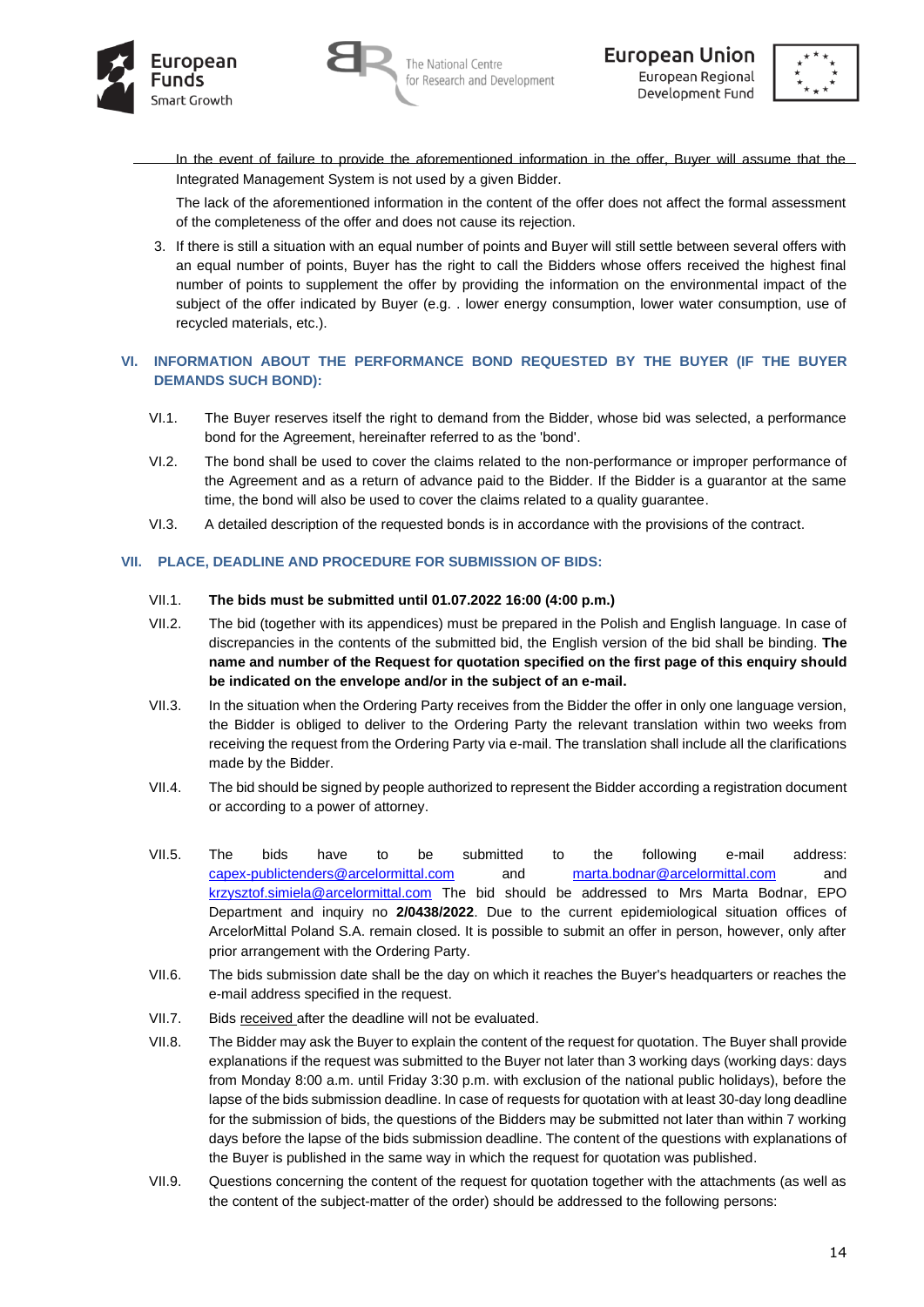



The National Centre for Research and Development





 $VII.10$ 

#### **For technical matters:**

[capex-publictenders@arcelormittal.com](mailto:capex-publictenders@arcelormittal.com@arcelormittal.com) Pan Robert Sidło – [robert.sidlo@arcelormittal.com](mailto:robert.sidlo@arcelormittal.com) Pan Tomasz Dzierżawczyk – [tomasz.dzierzawczyk@arcelormittal.com](mailto:tomasz.dzierzawczyk@arcelormittal.com) Pan Piotr Nabielski – [piotr.nabielski@arcelormittal.com](mailto:piotr.nabielski@arcelormittal.com) Pan Zbigniew Gryt - [zbigniew.gryt@arcelormittal.com](mailto:zbigniew.gryt@arcelormittal.com)

#### **For commercial matters:**

[capex-publictenders@arcelormittal.com](mailto:capex-publictenders@arcelormittal.com@arcelormittal.com) Mrs Marta Bodnar - [marta.bodnar@arcelormittal.com](mailto:marta.bodnar@arcelormittal.com) Mr Krzysztof Simiela – krzysztof.simiela@arcelormittal.com

- VII.11. The costs related to preparation of a bid shall be incurred by a Bidder.
- VII.12. The bid must be prepared in accordance with the form which is included in appendix no. 1 to this request for quotation.
- VII.13. During the evaluation of bids the Buyer may request from the Bidders the provision of explanations and supplements to the content of their submitted bids.
- VII.14. The information about the need to supplement the submitted bid (including: the scope of the required supplements as well as the deadline and manner for their submission) shall be submitted by electronic mail.
- VII.15. In case of the Bidders' failure to deliver the certificates or declarations confirming the fulfilment of the conditions for participation in a contract awarding procedure, the Suppliers Selection Committee may specify an additional deadline for their submission.
- VII.16. The bid must be accompanied by:
	- a. Declarations that confirm the meeting of the contract-related conditions specified under point IV.1., IV.3. and IV.4. of this request for quotation,
	- b. A signed confidentiality agreement or declaration,
	- c. A signed Work Health & Safety Agreement,
	- d. The Bidder's registration document or his power of attorney **if applicable**,
	- e. Declaration on the scope of the offer constituting the trade secret of the enterprise **if applicable,**
	- f. Declaration on the list of manufacturing reference subjects order, including installation of vertical straightener - **if applicable,**
	- g. A declaration that, as part of the AGREEMENT, prior to the commencement of works on the facility, he will provide the Order Performance Security Plan - Health and Safety

#### **VIII. BID VALIDITY PERIOD:**

#### **The bid should contain its binding validity period (at least 120 days counted from the day of its submission).**

The Buyer may ask the Bidders to give their consent to an extension of the bid validity period for a period indicated by the Buyer.

## **IX. INFORMATION CLAUSE FROM ART. 13 GDPR**

According to Art. 13 of Regulation (EU) 2016/679 of the European Parliament and of the Council of 27 April 2016 on the protection of individuals with regard to the processing of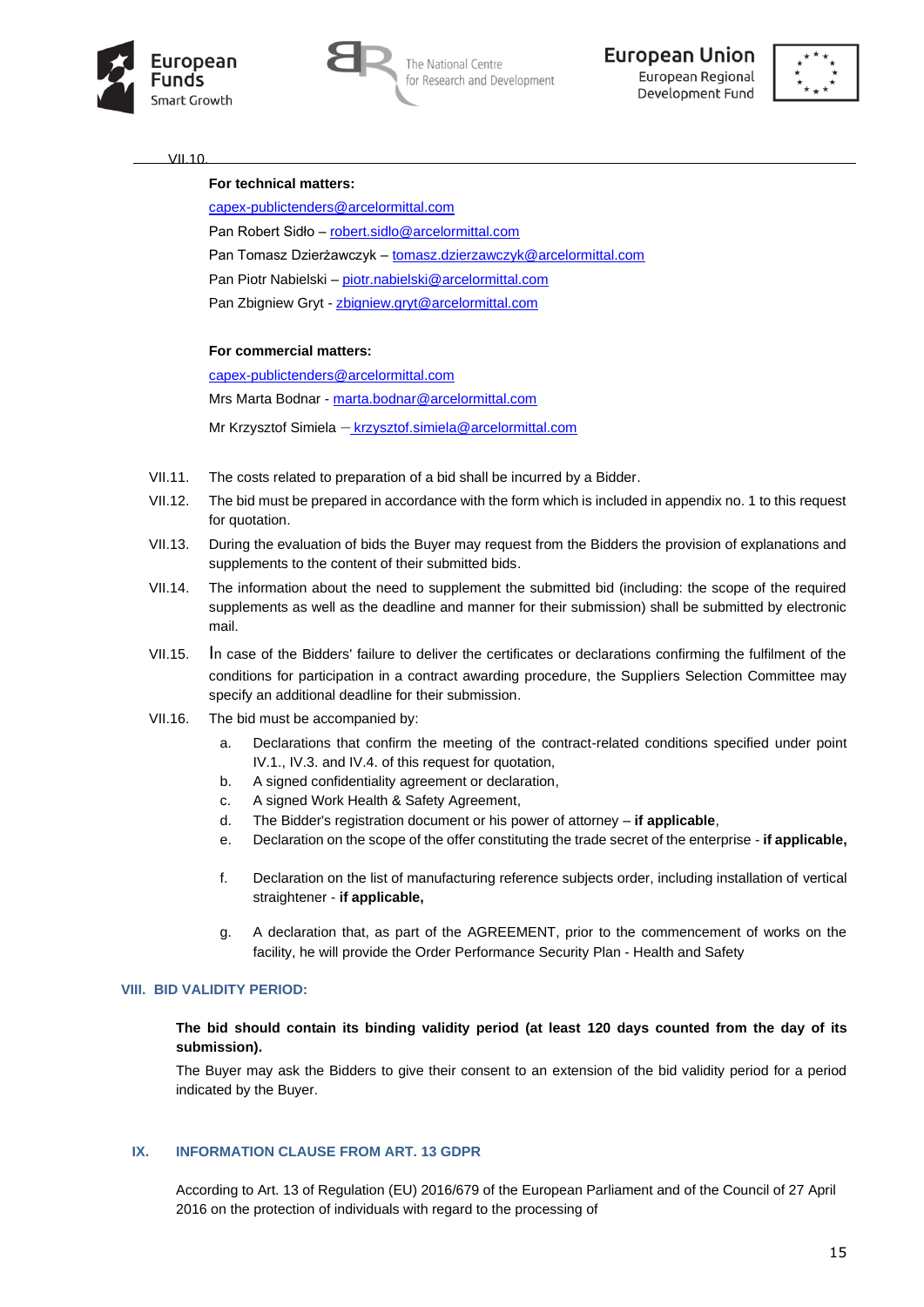





personal data and on the free movement of such data, and repealing Directive 95/46 / EC (General Data Protection Regulation ) (Journal of Laws UE L 119 of 04/05/2016, p. 1), hereinafter referred to as "GDPR", ARCELORMITTAL POLAND S.A. informs that:

- 1. the administrator of personal data is ARCELORMITTAL POLAND S.A. based in Dąbrowa Górnicza;
- 2. personal data will be processed as part of the proceedings in accordance with the principle of competition, in order to:
- ➢ enable the bidder to participate in the procedure Art. 6 sec. 1 lit. b GDPR;
- $\triangleright$  archival (evidence) which is the implementation of the legitimate interest of the administrator, such as pursuing claims and defending the rights of the administrator - art. 6 sec. 1 lit. f GDPR.
- 3. personal data will be kept for a period of 10 + 1 years from the end of the procedure. In the case of proceedings co-financed from EU funds - the storage period may be longer, determined in accordance with art. 140 of Regulation (EU) No 1303/2013 of the European Parliament and of the Council of 17 December 2013 establishing common provisions on the European Regional Development Fund, the European Social Fund, the Cohesion Fund, the European Agricultural Fund for Rural Development and the European Maritime and Fisheries Fund and laying down general provisions on the European Regional Development Fund, the European Social Fund, the Cohesion Fund and the European Maritime and Fisheries Fund and repealing Council Regulation (EC) No 1083/2006;
- 4. with regard to personal data, decisions will not be made in an automated manner, in accordance with art. 22 GDPR;
- 5. the administrator does not transfer the bidders data outside the European Economic Area;
- 6. the recipients of the Bidder personal data will only be entities authorized to obtain personal data on the basis of legal provisions;
- 7. the bidder has the right to access personal data, receive their copies and, subject to the provisions of the law, rectify, transfer, delete or limit processing;
- 8. the right to lodge a complaint to the President of the Office for Personal Data Protection, the bidder considers that the processing of personal data concerning him violates the provisions of the GDPR;
- 9. providing personal data is voluntary, but necessary to achieve the purposes for which they were collected, failure to provide personal data will prevent the bidder from participating in the procedure.

# **IX. ADDITIONAL INFORMATION:**

- IX.1. Buyer recommends that the information restricted as a trade secret be submitted by the Bidder, marked as "trade secret". Lack of an unequivocal indication of which information constitutes a trade secret will mean that all statements made in the course of this procedure are open to the public without reservations. The reservation of confidentiality of information that does not constitute a business secret within the meaning of the Act on combating unfair competition will be treated as ineffective and will result in its declassification.
- IX.2. The bidder may change, supplement or withdraw his offer before the offer submission deadline. In the event of a change, supplement or withdrawal of the offer. In such a case, the envelope should be additionally marked with the following annotation: CHANGE / ADDITION / WITHDRAWAL OF THE OFFER..
- IX.3. The Buyer allows for advance payments.
- IX.4. Submitting an offer is tantamount to accepting without reservations the content of this request for quotation with attachments and the Regulations.
- IX.5. Bidders are entitled to a legal remedy in the form of a protest against the evaluation of offers in accordance with the Regulations.
- IX.6. Buyer reserves the right to enter into price negotiations with the Bidder who submits offers that meet the admissible conditions specified in this Inquiry.
- IX.7. The offers will be assessed by a tender committee appointed by Buyer. First of all, compliance with formal conditions will be assessed. The Buyer may request Bidders to provide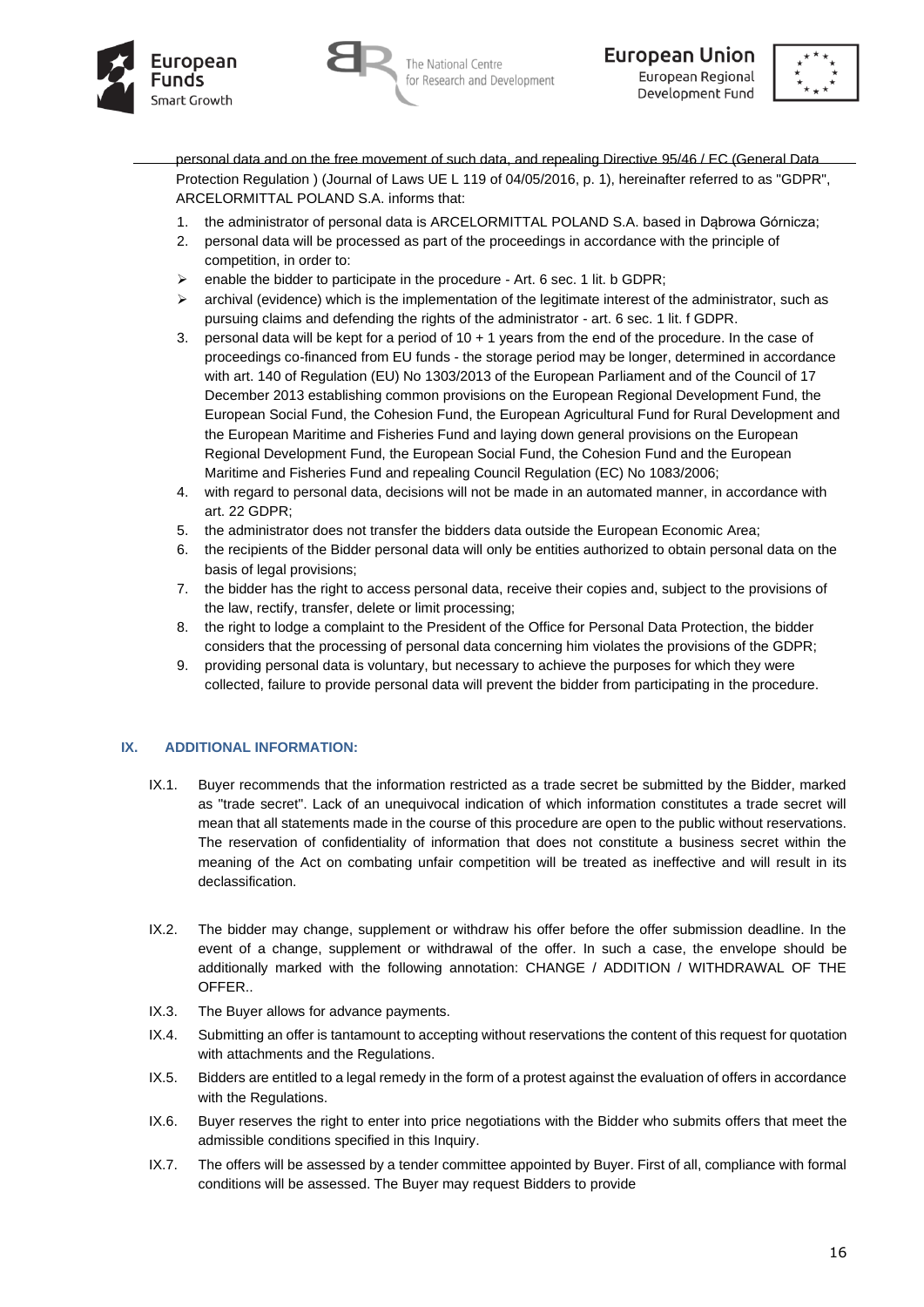



**European Union** European Regional Development Fund



- explanations regarding the content of the submitted offers at every stage of the procedure, corrects obvious spelling mistakes, obvious accounting errors, taking into account the accounting consequences of the corrections made, other errors consisting in the non-compliance of the offer from the inquiry, not causing significant changes in the content of the offer the consent of the bidder. Obvious mistakes are corrected by the Buyer in a special form, notifying the bidder whose offer has been corrected.
- IX.8. If the Bidder does not agree to the correction of errors within the time limit indicated by Buyer, his offer will be rejected.
- IX.9. Subsequently, the committee will evaluate the fulfillment of the admittance conditions required from Bidders.
- IX.10. Information on the selection of the best offer (including the name, address and price of the winner of the procedure) will be posted on the website of Buyer and the competition database.
- IX.11. The Buyer reserves the right to change the terms of the contract concluded as a result of this order. The changes may concern:
	- a. the term of the Agreement changes resulting from, among others from the extension of the project implementation,
	- b. the size of the contract increasing the size of the contract will not exceed 50% of the value of the awarded contract specified in the concluded Agreement,
	- c. changes indicated in the essential terms of the contract (if applicable).
	- d. Force majeure

……………………………………………………………………………

*(company stamp, stamp and signature of a representative)*

#### APPENDICES:

- 1. 1a. Bid form together with the information about the price and declarations confirming the fulfilment of the conditions from point IV.1, IV.3. and IV.4. of the request for quotation no. 2/0438/2022 dated 31.05.2022**,** 1b. Bid form with the factual description concerning the method of execution of the contract's subject matter and the information about entry criteria's fulfillment.
- 2. Templates of bank guarantees;
- 3. Confidentiality statement;
- 4. Technical specification;
- 5. Work Health & Safety Agreement;
- 6. Significant Conditions of Purchase.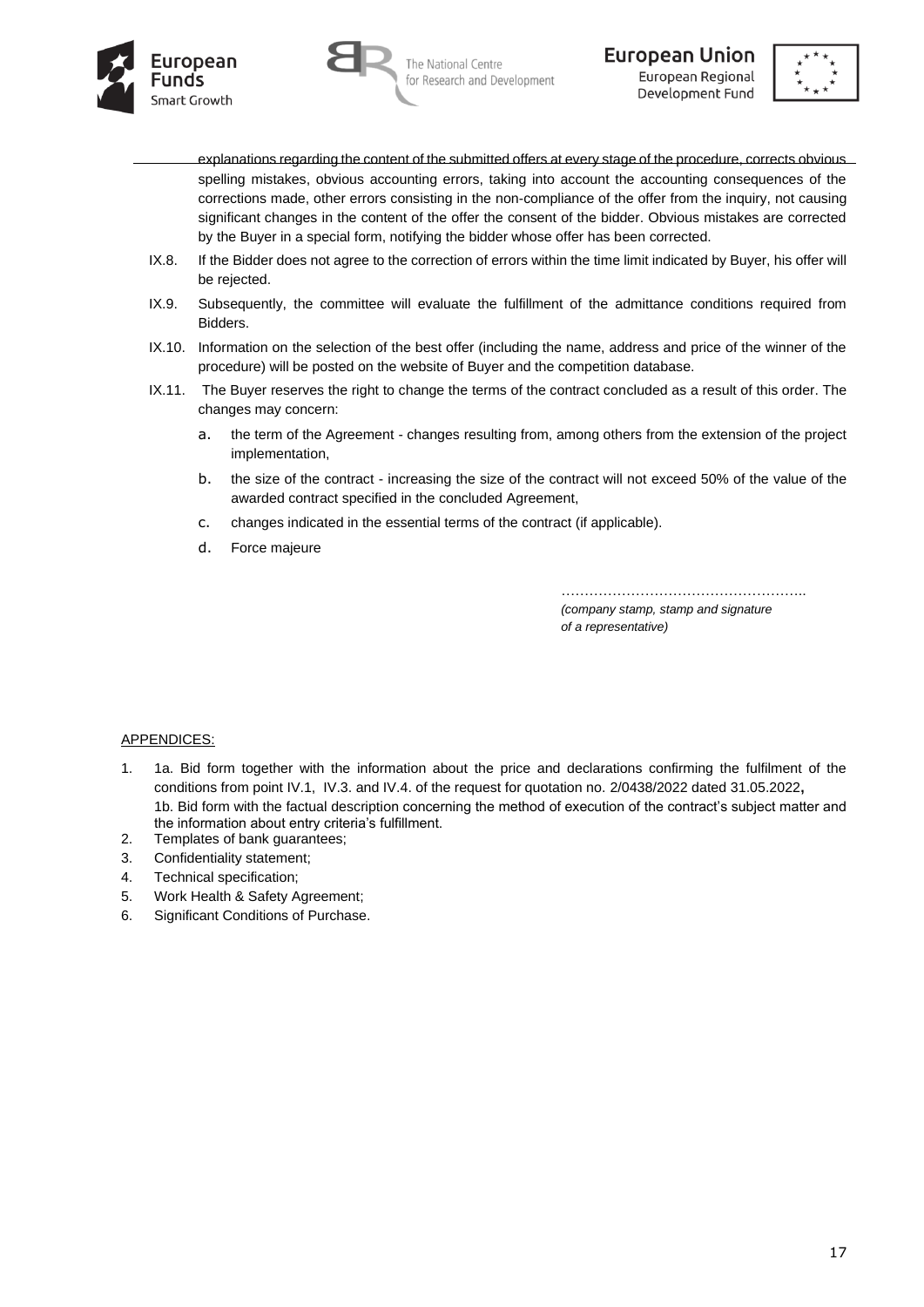





APPENDIX NO. 1a TO THE REQUEST FOR QUOTATION no 2/0438/2022 of 31.05.2022**,**

# COMMERCIAL BID FORM

The bid constitutes a reply to the request for quotation no. **2/0438/2022 of 31.05.2022** concerning **execution of electrical works for rail head hardening system in DWD Dąbrowa Górnicza.**

## **1. Data of the bidder**:

- a. Name: …………………………………………………………………………..
- b. Address of the registered office: ………………………………………………………………
- c. Taxpayer ID No. (NIP): ……………………………………………………………………………….
- d. Business Entity ID No. (REGON): ………………………………………………………………………… e. Person authorized to contact the Buyer: name and surname: ……………………………………………………………… Phone: ………………………………………………………………………….. e-mail address: ………………………………………………………………….
- **2.** I offer the execution of the contract subject matter at the following price:

|                    | <b>PRICE</b> | <b>CURRENCY</b> | <b>IN WORDS</b> |
|--------------------|--------------|-----------------|-----------------|
| NET VALUE          |              |                 |                 |
| VAT VALUE ( %)     |              |                 |                 |
| <b>GROSS VALUE</b> |              |                 |                 |

*3.* Please complete the table below showing the price breakdown for individual elements of the subject matter of the contract. *The total value of the subject matter of the contract indicated in point 2 above must be the same as the price summary shown in the breakdown below.*

| SI. No | <b>Items</b>                                                                                                                                 | <b>Materials</b> |        |              | <b>Work</b>         |              |                    | <b>Remarks</b> |
|--------|----------------------------------------------------------------------------------------------------------------------------------------------|------------------|--------|--------------|---------------------|--------------|--------------------|----------------|
|        |                                                                                                                                              | Quantity         | Weight | <b>Price</b> | <b>Man</b><br>hours | <b>Price</b> | <b>Total price</b> |                |
| 1      | <b>Assembly execution</b>                                                                                                                    |                  |        |              |                     |              |                    |                |
| 1.1    | post-assembly<br>measurements (installation<br>outside the scope) of 2<br>6kV / 0.4kV transformers<br>with the power of 2.5MVA<br>and 0.4MVA | set              |        |              |                     |              |                    |                |
| 1.2    | calculation and setting of<br>protections on the LV side<br>- switchgears, circuit<br>breakers                                               | set              |        |              |                     |              |                    |                |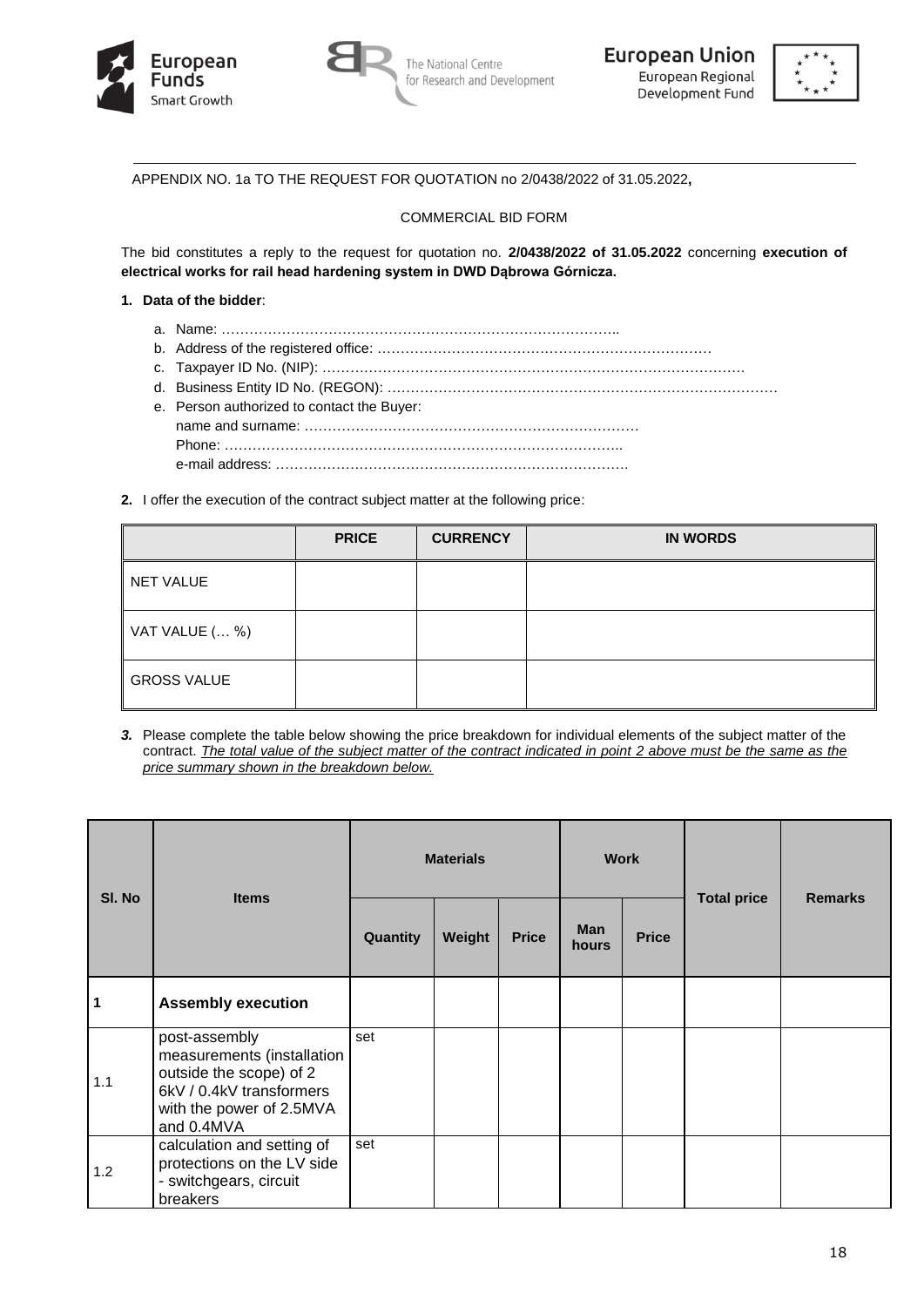



The National Centre<br>for Research and Development





| 1.3  | connection of both<br>transformers on the LV<br>side                                                                                                                                                                                                                                                                                                   | set |  |  |  |
|------|--------------------------------------------------------------------------------------------------------------------------------------------------------------------------------------------------------------------------------------------------------------------------------------------------------------------------------------------------------|-----|--|--|--|
| 1.4  | assembly of the supplied<br>LV switchgears and I / O<br>cabinets                                                                                                                                                                                                                                                                                       | set |  |  |  |
| 1.5  | execution of cable<br>connections of<br>switchgears, I / O cabinets<br>- cable terminals / cable<br>ends within the scope of<br>the Bidder's supplies                                                                                                                                                                                                  | set |  |  |  |
| 1.6  | execution of cable ducts in<br>the B3 building to the<br>cable basement - cable<br>ducts in the ceiling or<br>walls, properly secured<br>with a suitable fire-<br>resistant mass, mass<br>within the scope of the<br>Bidder's supply - the<br>bidder will provide a<br>material card and a<br>declaration of conformity<br>for the fire-resistant mass | set |  |  |  |
| 1.7  | cable routes - current<br>routes inside the B3<br>building to be used for new<br>cables                                                                                                                                                                                                                                                                | set |  |  |  |
| 1.8  | distribution of power,<br>control, network and safety<br>system cables                                                                                                                                                                                                                                                                                 | set |  |  |  |
| 1.9  | fiber optic: route from B3<br>to the new operator's cabin<br>- positioning and preparing<br>the fiber optic ends                                                                                                                                                                                                                                       | set |  |  |  |
| 1.10 | connection on the new<br>operator room                                                                                                                                                                                                                                                                                                                 | set |  |  |  |
| 1.11 | connection of devices in<br>the polymer preparation<br>technology building<br>(devices according to point<br>3.1.3.a of this<br>specification) and<br>according to the electrical<br>documentation provided<br>(detail engineering)                                                                                                                    | set |  |  |  |
| 1.12 | connection of sensors,<br>motors, junction boxes,<br>security gates and similar<br>field devices                                                                                                                                                                                                                                                       | set |  |  |  |
| 1.13 | supply of YDY cables:<br>2.5mm2 and 1.5mm2 for<br>the installation of sockets<br>and lighting inside a new<br>technological building,<br>power cabinet, protections,<br>sockets, switches                                                                                                                                                              | set |  |  |  |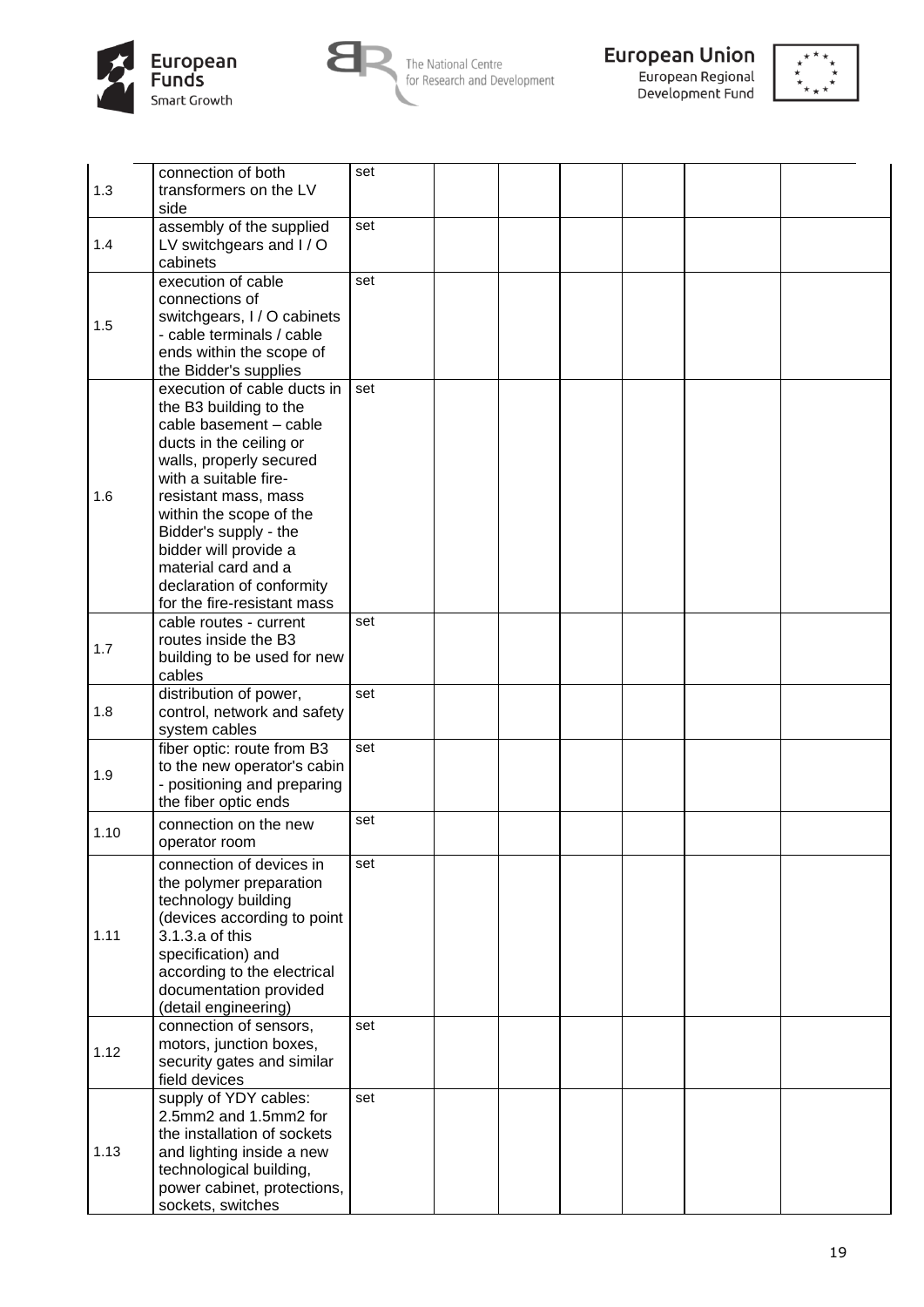



The National Centre for Research and Development



European Regional Development Fund



|                  | Assumptions: will be<br>provided by AMP after<br>signing the NDA                                                                                                                                                                                                                                                                                                                                                                                                                                                                          |     |  |  |  |
|------------------|-------------------------------------------------------------------------------------------------------------------------------------------------------------------------------------------------------------------------------------------------------------------------------------------------------------------------------------------------------------------------------------------------------------------------------------------------------------------------------------------------------------------------------------------|-----|--|--|--|
| 1.14             | post-assembly<br>measurements, carrying<br>out tests - together with a<br>representative of Danieli<br>and providing protocols in<br>accordance with<br>applicable law; in the<br>scope of the Tenderer, it<br>will be checking the<br>connections for<br>compliance with the<br>executive documentation,<br>making any corrections in<br>the connections, making<br>measurements; in the<br>scope of the Danieli<br>company will be uploading<br>programs to PLC<br>controllers, checking I / O<br>in the PLC, cold and hot<br>start-ups | set |  |  |  |
| 1.15             | earthing of devices: proper<br>earthing bar/wire in the<br>scope of the tenderer's<br>supplies                                                                                                                                                                                                                                                                                                                                                                                                                                            | set |  |  |  |
| 1.16             | auxiliary materials<br>necessary for the<br>performance of Bidder's<br>works up to the Bidder                                                                                                                                                                                                                                                                                                                                                                                                                                             | set |  |  |  |
| $\boldsymbol{2}$ | <b>Supervision/ support</b>                                                                                                                                                                                                                                                                                                                                                                                                                                                                                                               |     |  |  |  |
| 2.1              | Support during the hot<br>tests - 2 workers present<br>for 2 months, 3 days per<br>week for 12 hours                                                                                                                                                                                                                                                                                                                                                                                                                                      | MH  |  |  |  |
| 2.2              | Works Manager with<br>building license (acc. to<br>the polish building law)                                                                                                                                                                                                                                                                                                                                                                                                                                                               | MH  |  |  |  |
| 2.3              | Project Manager                                                                                                                                                                                                                                                                                                                                                                                                                                                                                                                           | MH  |  |  |  |
| 2.4              | Health and safety<br>supervision                                                                                                                                                                                                                                                                                                                                                                                                                                                                                                          | MH  |  |  |  |
| $\sqrt{3}$       | Other                                                                                                                                                                                                                                                                                                                                                                                                                                                                                                                                     |     |  |  |  |
| 3.1              | Participation in FAT                                                                                                                                                                                                                                                                                                                                                                                                                                                                                                                      | Set |  |  |  |
|                  | <b>Total price</b>                                                                                                                                                                                                                                                                                                                                                                                                                                                                                                                        |     |  |  |  |

### BUYER'S INFORMATION:

Please provide the price of the subject matter of the contract in EURO or PLN, net values (not including VAT) and gross values.

These prices must include all costs related to the implementation of the subject matter of the contract, including: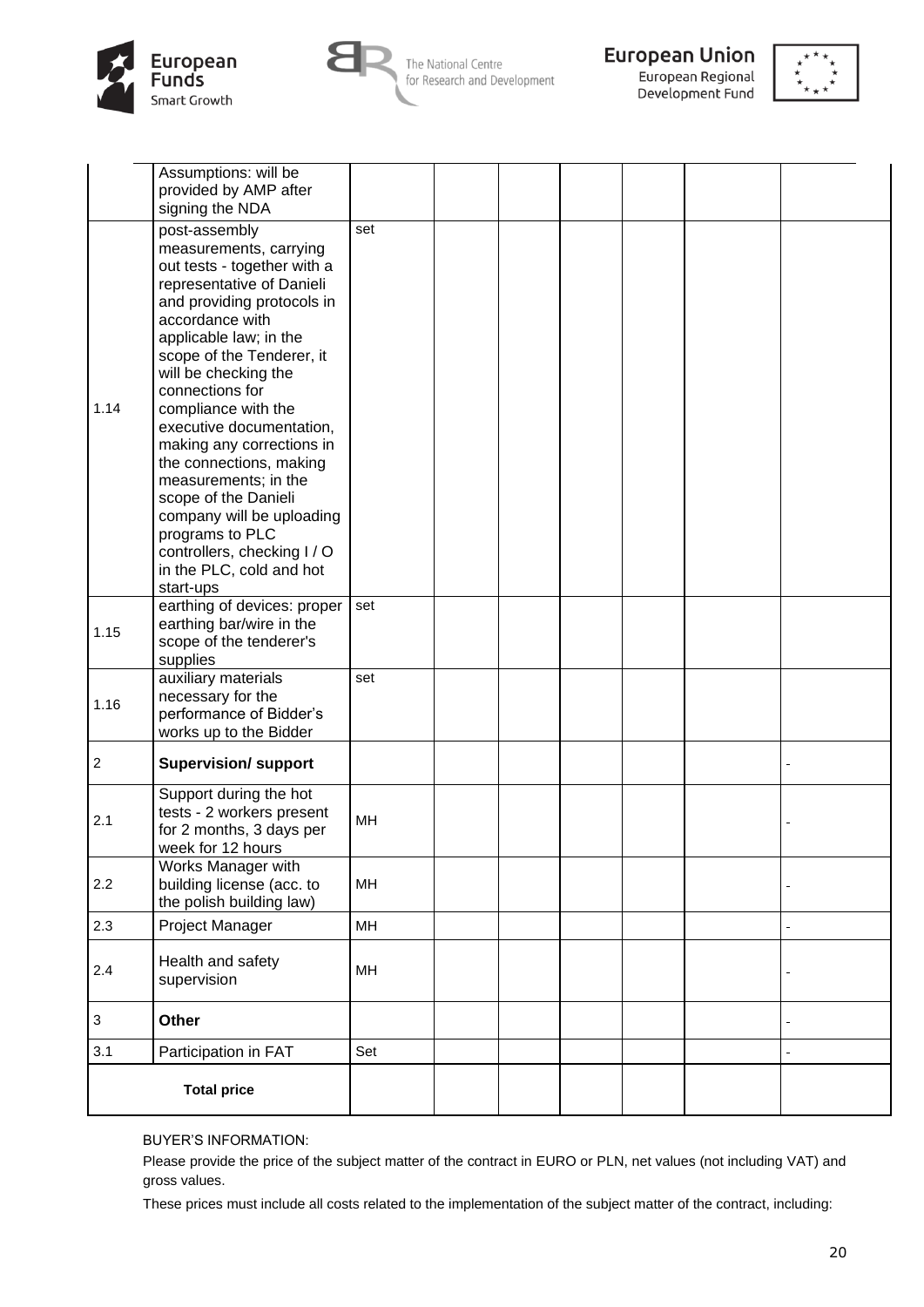





- 1) the value of the subject matter of the order
- 2) VAT,
- 3) all materials and devices used,
- 4) labor and equipment costs,
- 5) transport costs,
- 6) all fees related to the subject of the order,
- 7) insurance costs,
- 8) costs of loading and unloading,
- 9) all costs related to the comprehensive performance of the contract,
- 10) all fees and compensations for damages, costs and losses incurred in connection with the implementation of the order.

*Quotation of the price in another currency shall result in the Buyer's conversion of the price into EUR using the exchange rate tables (Table A - Average exchange rates for foreign currencies) of the National Bank of Poland as of the date specified in item VII.1 according to request for quotation (final date for submission of offers).* 

*In case of negotiations with the Bidders and submission of final bids by them, the Buyer's conversion to the EUR currency will be made using the exchange rate tables (Table A - Average exchange rates of foreign currencies) of the National Bank of Poland as of the day specified in the sentence above.*

*Regardless of the prices quoted by the Bidder in a currency other than EUR, the currency of the contract concluded with the Bidder selected by the Buyer is EUR.* 

- *4. I confirm to have acquainted myself with the request for quotation together with its appendices and I do not raise any objections to it.*
- *5. We declare that the deadline for completing the subject of the contract will be completed within 54 days from the indicated date of commencement of works.*
- *6. The bid is valid for 120 days counting from its submission date.*
- *7. I declare I accept the wording of Significant Terms of Purchase from Appendix no. 6 of the Request for Quotation.*
- *8. I declare that in case of selecting our offer by the Buyer, we give our consent to the disclosure of information regarding the selection of our company (the result of the procedure, including information about the offered price for the contract subject matter, as well as the name of the Bidder with his full address) to the public, including publication on the Competitiveness Database.*
- *9. Term of payment:* 
	- *a) For down-payment: 30 days from invoice date*
	- *b) For other invoices: 60 days from invoice date*
- *10. We declare that due to the strict obligations of the Ordering Party resulting from the co-financing agreement that are given in the scope of the project completion date, we hereby accept the fact that the Ordering Party will introduce the following provisions into the contract with the Contractor: "Together with the invoice which requires security, a bank guarantee consistent with the essential issues of templates indicated in Appendix No 2 of this request for quotation. Failure to provide a bank guarantee or delivery of a bank guarantee inconsistent in essential matters with the Ordering Party's template will entitle the Ordering Party to refrain from any payments until the Contractor submits the relevant guarantee documents, and the Contractor will not be entitled to any claims for withheld payments".*
- *11. I acknowledge that if I attest an untruth the bid shall be rejected.*
- *12. Do you use the Integrated Management System? No / yes - please describe.*
- *13. I declare that if this offer is selected, I agree to add to the wording of the contract for the purchase of the subject matter of the order the following wording:*

*"The Contractor will be obliged to pay the Ordering Party the following liquidated damages:*

- *a) for failure to meet the deadline for BF2 blow down,*
- *b) for failure to meet the R.F.I.O.*
- *c) for failure to meet the deadline for Final Acceptance*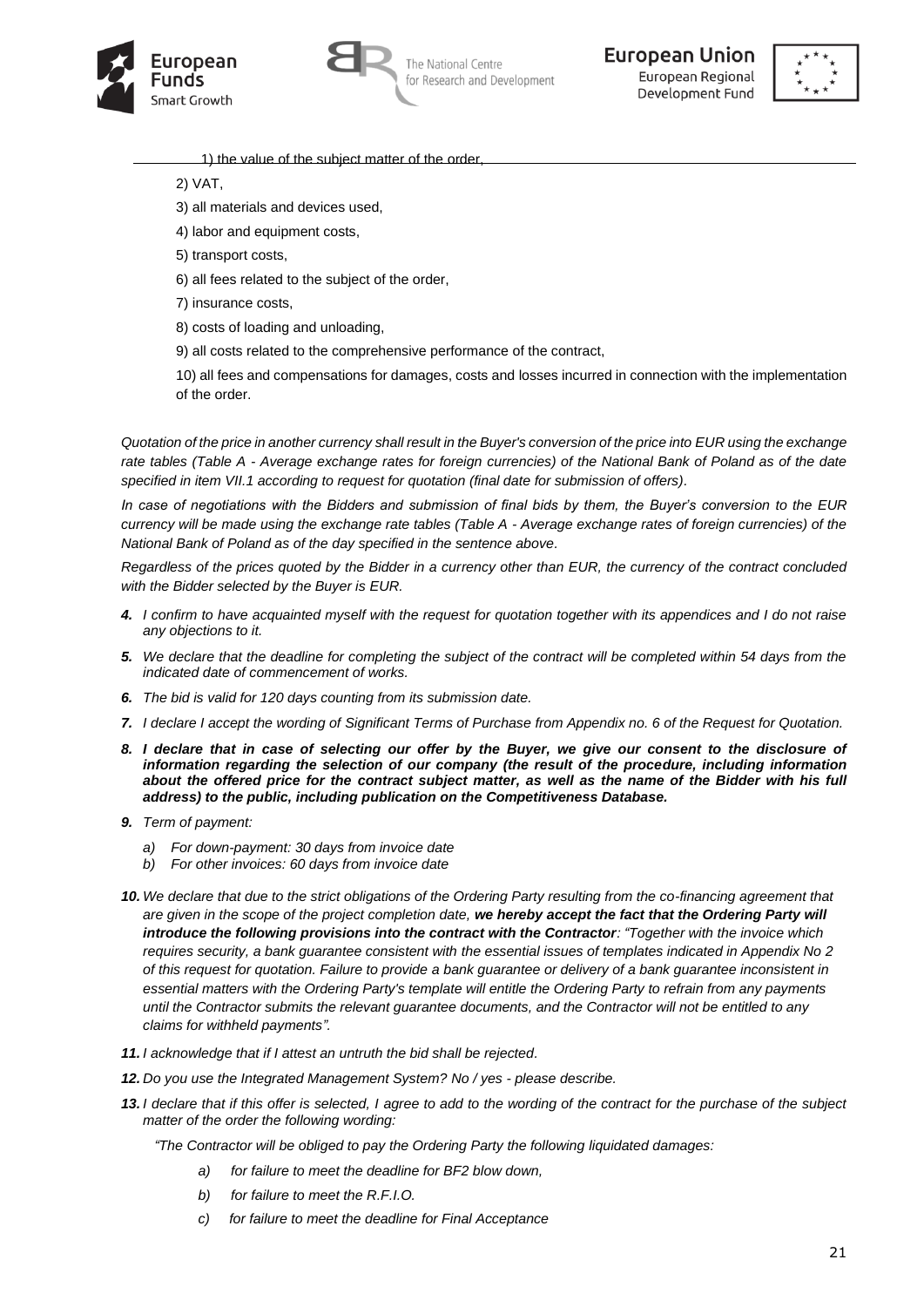





*The maximum amount of liquidated damages resulting from the delay indicated in point a) and b) and c) shall not exceed 10% of the gross contract value. The maximum sum of liquidated damages resulting from failure to meet the guaranteed parameters indicated in point c) may not be more than 10% of the contract value.*

# APPENDICES TO THE BID:

- 1. Declaration confirming the fulfilment of the conditions from point IV.1 of the request for quotation no. 2/0438/2022 of 31.05.2022,
- 2. Declaration confirming the fulfilment of the conditions from point IV.3 of the request for quotation bids no. 2/0438/2022 of 31.05.2022,
- 3. Declaration confirming the fulfilment of the conditions from point IV.4 of the request for quotation bids no. 2/0438/2022 of 31.05.2022,
- 4. Declaration on the scope of the offer constituting the trade secret of the enterprise IF APPLICABLE
- 5. Declaration on the list of manufacturing reference of order's subjects IF APPLICABLE
- 6. Declaration that, as part of the AGREEMENT, prior to the commencement of works on the facility, he will provide the Order Performance Security Plan - Health and Safety

…………………………..…...., (date) ………… .................................................... City, on

Company stamp, stamp and signature of a representative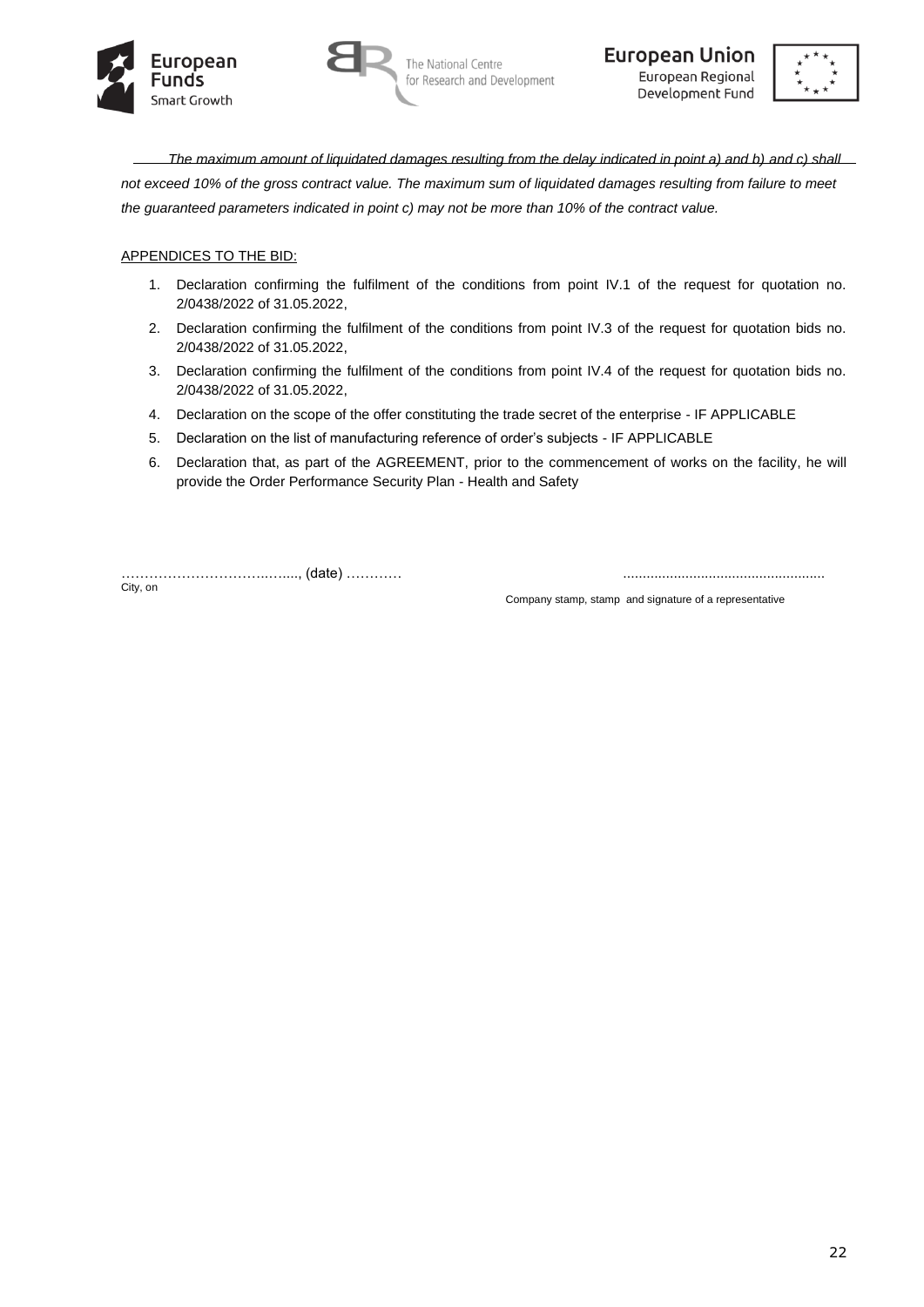





# APPENDIX NO. 1 TO COMMERCIAL BID FORM REFERS TO THE REQUEST FOR QUOTATION NO. 2/0438/2022 of 31.05.2022

# DECLARATION CERTIFYING THE FULFILMENT OF CONDITIONS FROM POINT **IV.1.** OF THE REQUEST FOR QUOTATION

I hereby declare that the Bidder................................................................................................... (name and address of the registered office) meets the following conditions:

- 1. It has the licences necessary to perform a defined activity or action, if such licences are required by law.
- 2. It runs its activity in accordance with a description of the contract subject matter.
- 3. It has the necessary knowledge and experience as well as technical capacity and persons able to execute the contract.
- 4. Its economic and financial position allows for execution of the contract.
- 5. It is neither in a state of liquidation nor has it declared its bankruptcy.
- 6. It is not in arrears with payment of public & legal fees, taxes, or contributions for social and health insurance premiums.
- 7. It was not convicted with a lawful decision for any crime committed in relation to the contract awarding procedure, for the crime of bribery, for a crime against the economic turnover or other crime committed in order to obtain financial benefits - as a partner of a registered partnership, a partner or management board member of a professional partnership; a general partner of a limited partnership as well as a limited joint-stock partnership; a member of the management body of a legal person.
- 8. It was not validly sentenced for an offence committed in connection with a contract award procedure, for bribery, for an offence against economic turnover or for any other offence committed with the aim of gaining financial profits - as a partner of a registered partnership, a partner or management board member of a professional partnership; a general partner of a limited partnership as well as a limited joint-stock partnership; a member of the management body of a legal person.
- 9. Other …………………………….. if applicable

……………………………………………………. ……………………………………………………

City and date *(Company stamp, stamp and signature of a representative)*\*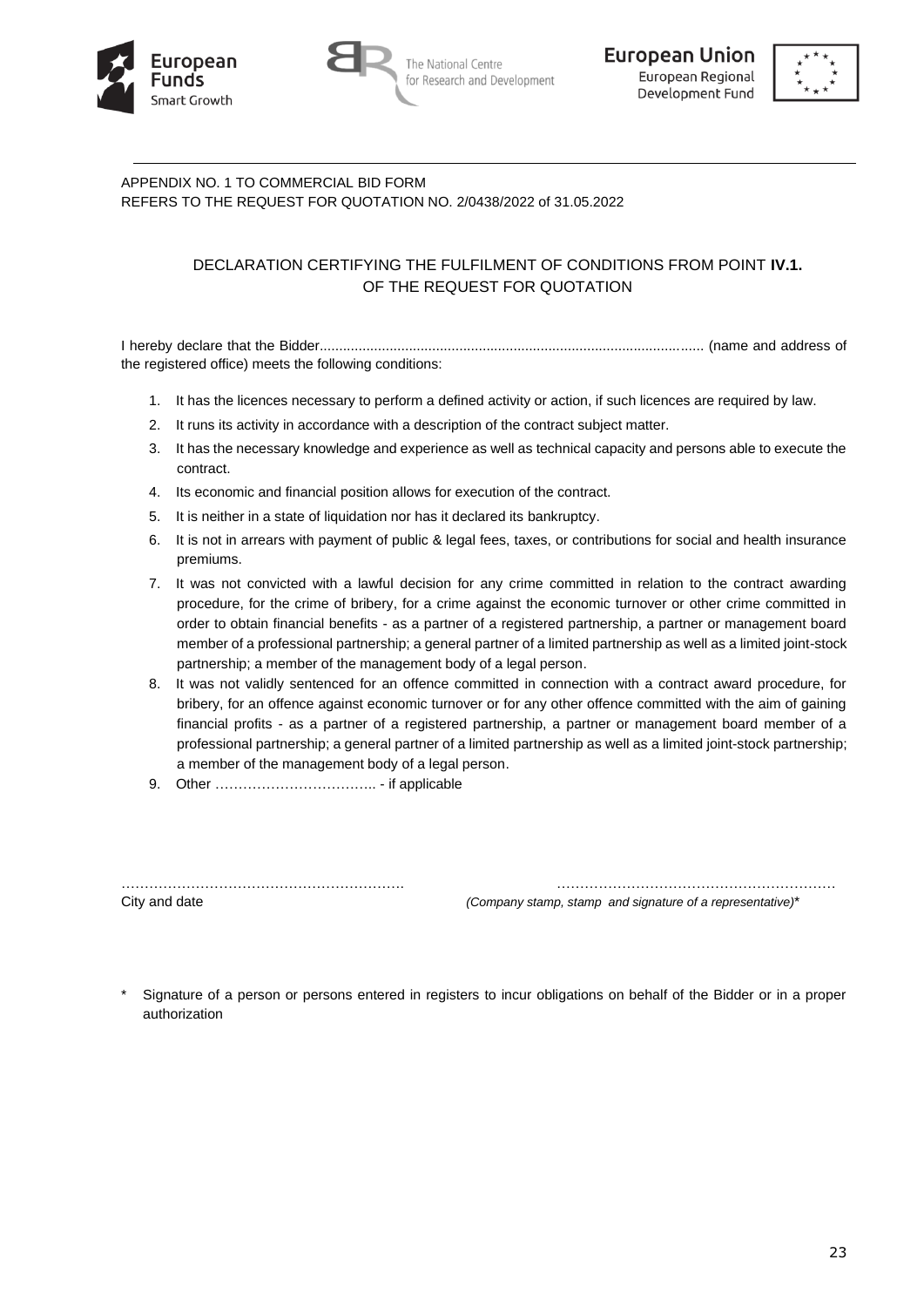





APPENDIX NO. 2 TO COMMERCIAL BID FORM REFERS TO THE REQUEST FOR QUOTAION NO. 2/0438/2022 of 31.05.2022

# DECLARATION CERTIFYING THE FULFILMENT OF CONDITIONS FROM POINT **IV.3** OF THE REQUEST FOR QUOTATION

# STATEMENT

# CERTIFYING THE FULFILMENT OF CONDITIONS OF PARTICIPATION IN THE PROCEDURE

I, the undersigned confirm the **absence** of grounds for exclusion from the procedure, indicated below:

- a. within the last 3 years before initiation of the procedure the Bidder caused a damage by not performing a contract or by performing it in an improper manner, whereas the said damage was not voluntarily remedied by the day of initiation of the procedure, unless the non-performance or improper performance results from circumstances for which the Bidder is not liable. Therefore the Buyer will exclude from the procedure such bidder who will jointly meet all of the following premises:
- (1) within the last 3 years before initiation of the procedure the Bidder caused a damage by not performing a contract or by performing it in an improper manner,
- (2) the damage was not voluntarily remedied by him until the day of initiation of the procedure,
- (3) a contrario the non-performance or improper performance of a contract results from circumstances, for which the Bidder is liable.
- b. natural persons, who have been validly sentenced for an offence committed in connection with a contract award procedure, offence against the rights of people performing paid work, offence against the environment, for bribery, for an offence against economic turnover or for any other offence committed with the aim of gaining financial profits, as well as for treasury offence or an offence of participation in organized crime group or in an union aimed at committing an offence or treasury offence,
- c. registered partnerships whose partner has been validly sentenced for an offence committed in connection with a contract award procedure, offence against the rights of people performing paid work, offence against the environment, for bribery, for an offence against economic turnover or for any other offence committed with the aim of gaining financial profits, as well as for treasury offence or an offence of participation in organized crime group or in an union aimed at committing an offence or treasury offence,
- d. professional partnership whose partner or member of the management board has been validly sentenced for an offence committed in connection with a contract award procedure, offence against the rights of people performing paid work, offence against the environment, for bribery, for an offence against economic turnover or for any other offence committed with the aim of gaining financial profits, as well as for treasury offence or an offence of participation in organized crime group or in an union aimed at committing an offence or treasury offence,
- e. limited partnerships and limited joint-stock partnerships whose general partner has been validly sentenced for an offence committed in connection with a contract award procedure, offence against the rights of people performing paid work, offence against the environment, for bribery, for an offence against economic turnover or for any other offence committed with the aim of
- f. gaining financial profits, as well as for treasury offence or an offence of participation in organized crime group or in an union aimed at committing an offence or treasury offence,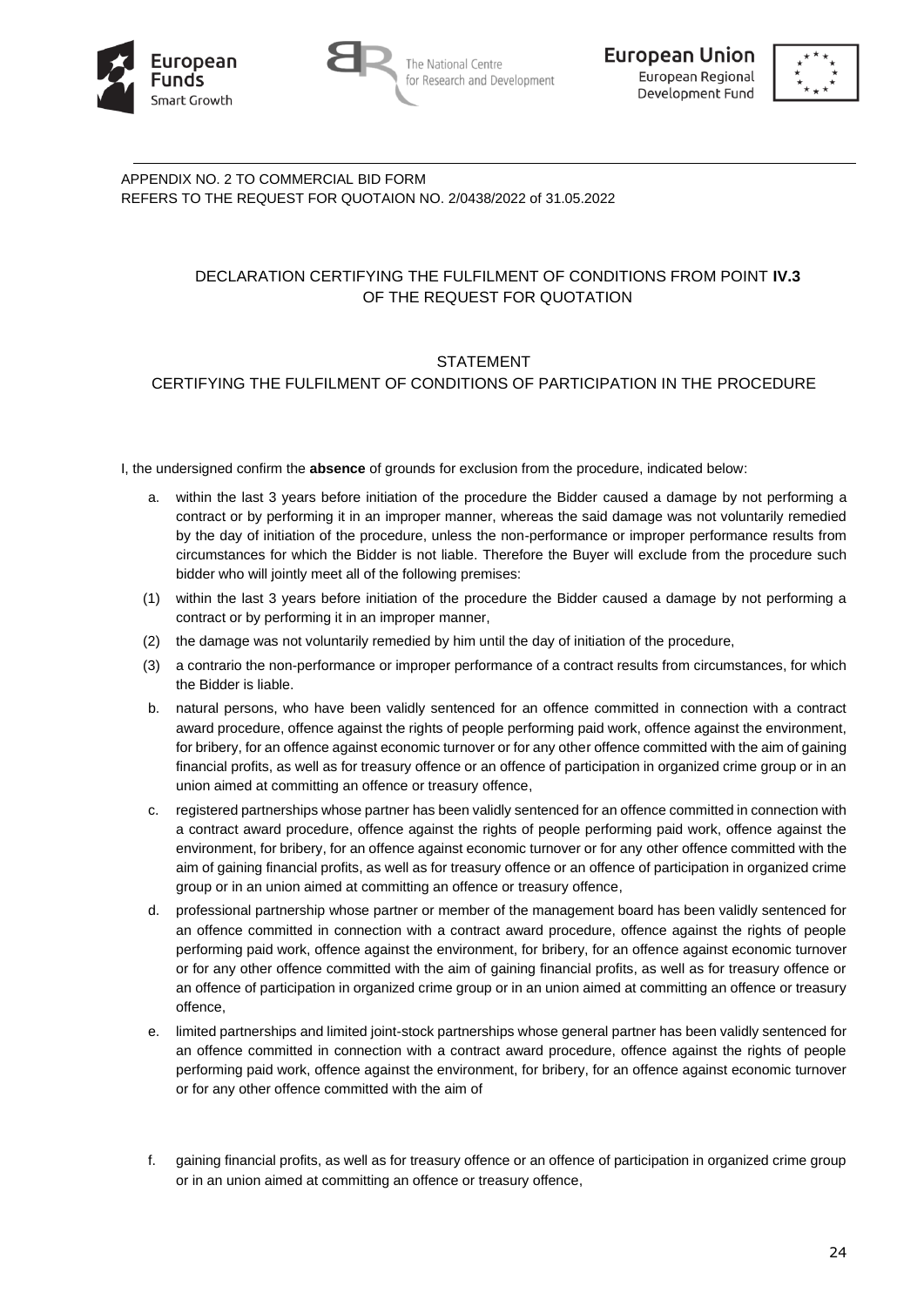





- g. legal persons whose active member of the managing body has been validly sentenced for an offence committed in connection with a contract award procedure, offence against the rights of people performing paid work, offence against the environment, for bribery, for an offence against economic turnover or for any other offence committed with the aim of gaining financial profits, as well as for treasury offence or an offence of participation in organized crime group or in an union aimed at committing an offence or treasury offence,
- h. collective entities, with respect to whom a court has issued a decision prohibiting them from competing for contracts under the provisions concerning the liability of collective entities for tort under the liability to penalty.

……………………………………………………. …………………………………………………… City and date *(Company stamp, stamp and signature of a representative)*\*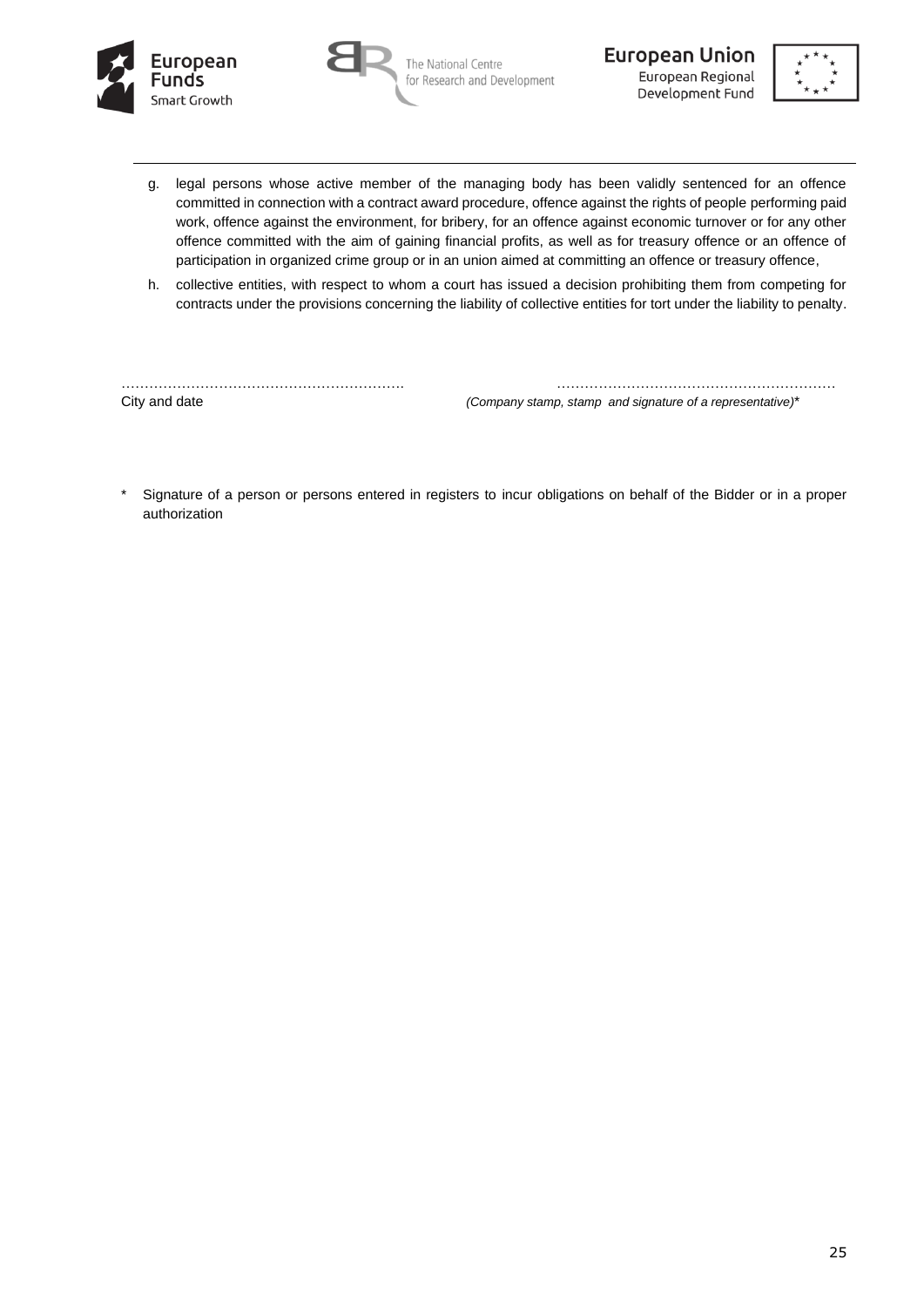





APPENDIX NO. 3 TO COMMERCIAL BID FORM REFERS TO THE REQUEST FOR QUOTAION NO. 2/0438/2022 of 31.05.2022

# DECLARATION CERTIFYING THE FULFILMENT OF CONDITIONS FROM POINT **IV.4** OF THE REQUEST FOR QUOTATION

# STATEMENT OF NO CAPITAL OR PERSONAL LINKS WITH THE CONTRACTING PARTY

| the                               | undersigned confirm the absence of capital or personal relations between |  |  |  |  |  |  |                                                         |  |  |
|-----------------------------------|--------------------------------------------------------------------------|--|--|--|--|--|--|---------------------------------------------------------|--|--|
|                                   |                                                                          |  |  |  |  |  |  | ………………………………………………………………………………(name_and_address_of_the_ |  |  |
| registered office) and the Buyer. |                                                                          |  |  |  |  |  |  |                                                         |  |  |

Capital or personal links mean any mutual connections between the Contracting Party or persons authorized to enter into obligations on behalf of the Contracting Party or persons performing - on behalf of the Contracting Party - activities associated with preparation and carrying out the proceedings to select the Supplier, and the Supplier, in particular: a) participation in a company as a partner of a general partnership or a partnership,

b) possession of at least 10% of shares or stock,

c) performing the function of a supervisory or management authority, legal proxy or representative,

d) being married, in a direct kinship or relationship, kinship of the second degree or secondary relationship of the second degree, or in relation to the adoption, care or guardianship.

……………………………………………………. ……………………………………………………

City and date *(Company stamp, stamp and signature of a representative)*\*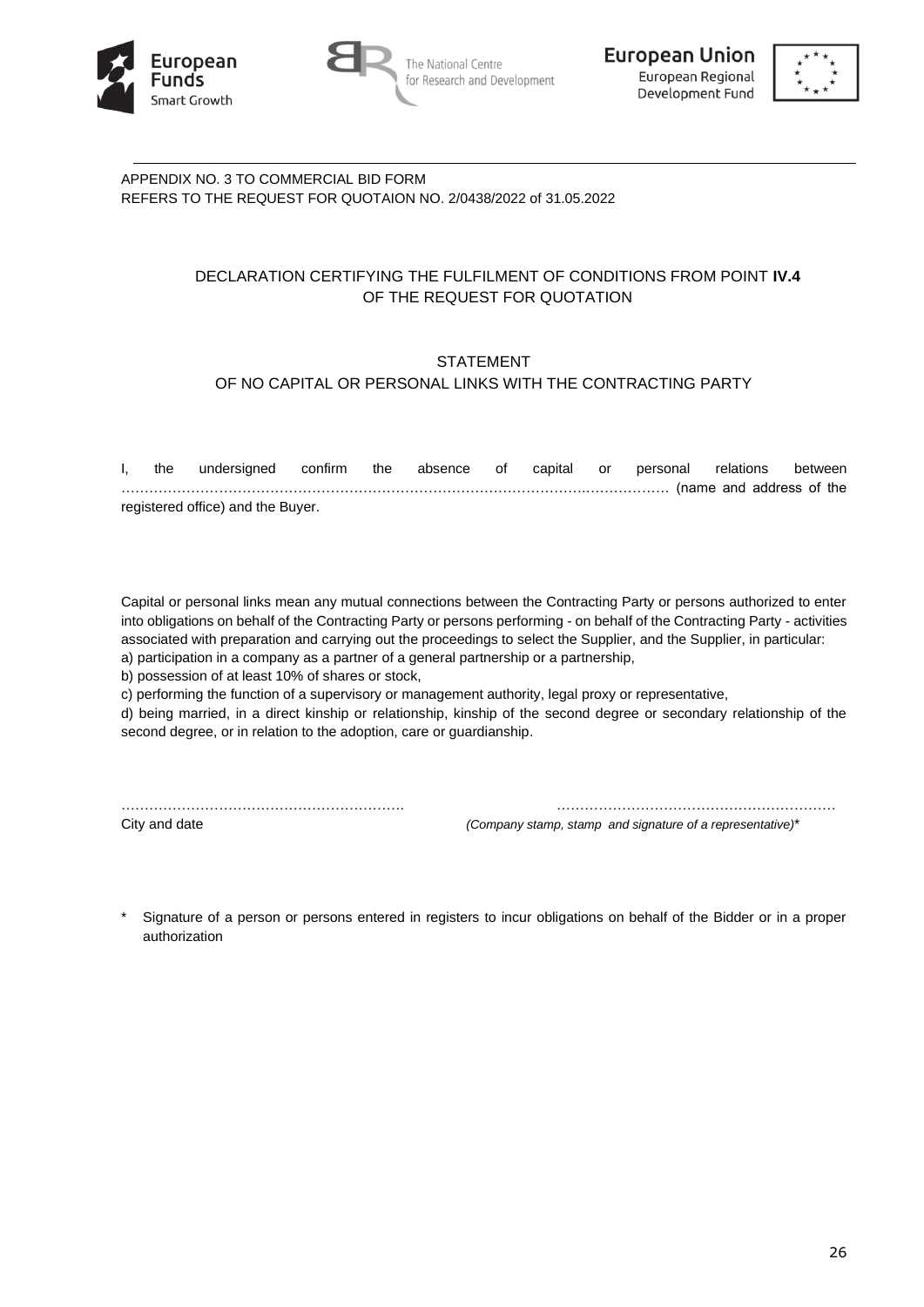





# APPENDIX NO. 4 TO COMMERCIAL BID FORM REFERS TO THE REQUEST FOR QUOTAION NO. 2/0438/2022 of 31.05.2022

# **DECLARATION ON THE SCOPE OF THE OFFER CONSTITUTING THE TRADE SECRET OF THE ENTERPRISE**

I declare that the information contained in the offer submitted on ………, constituting a response to the Request for Quotation no. …………… is a trade secret within the meaning of Art. 11 sec. 4 of the Act of April 16, 1993 on Combating Unfair Competition (Journal of Laws of 2003, No. 153, item 1503, as amended) in the following scope:

…………………………………………………….. …………………………………………………….. …………………………………………………….. …………………………………………………….. …………………………………………………….. …………………………………………………………………

This information is a business secret as defined in art. 11 point 4 of the Act of April 16, 1993 on Combating Unfair Competition (Journal of Laws of 2003, No. 153, item 1503, as amended), meeting three conditions in total:

are of a technical, technological, organizational nature, or have economic value,

have not been disclosed to the public,

and the necessary steps have been taken to maintain confidentiality.

The Management Board of the Company ……………………………… is aware that information (news) "not disclosed to the public" is information unknown to the general public or to persons who, due to the conducted activity, are interested in having it.

We also declare that the information contained in the offer submitted on ......... remains business secret within the meaning of Art. 11 sec. 4 of the Act of April 16, 1993 on Combating Unfair Competition (Journal of Laws of 2003, No. 153, item 1503, as amended) on the date of signing this statement.

……………………………………………………. ……………………………………………………

City and date

*(Company stamp, stamp and signature of a representative)*\*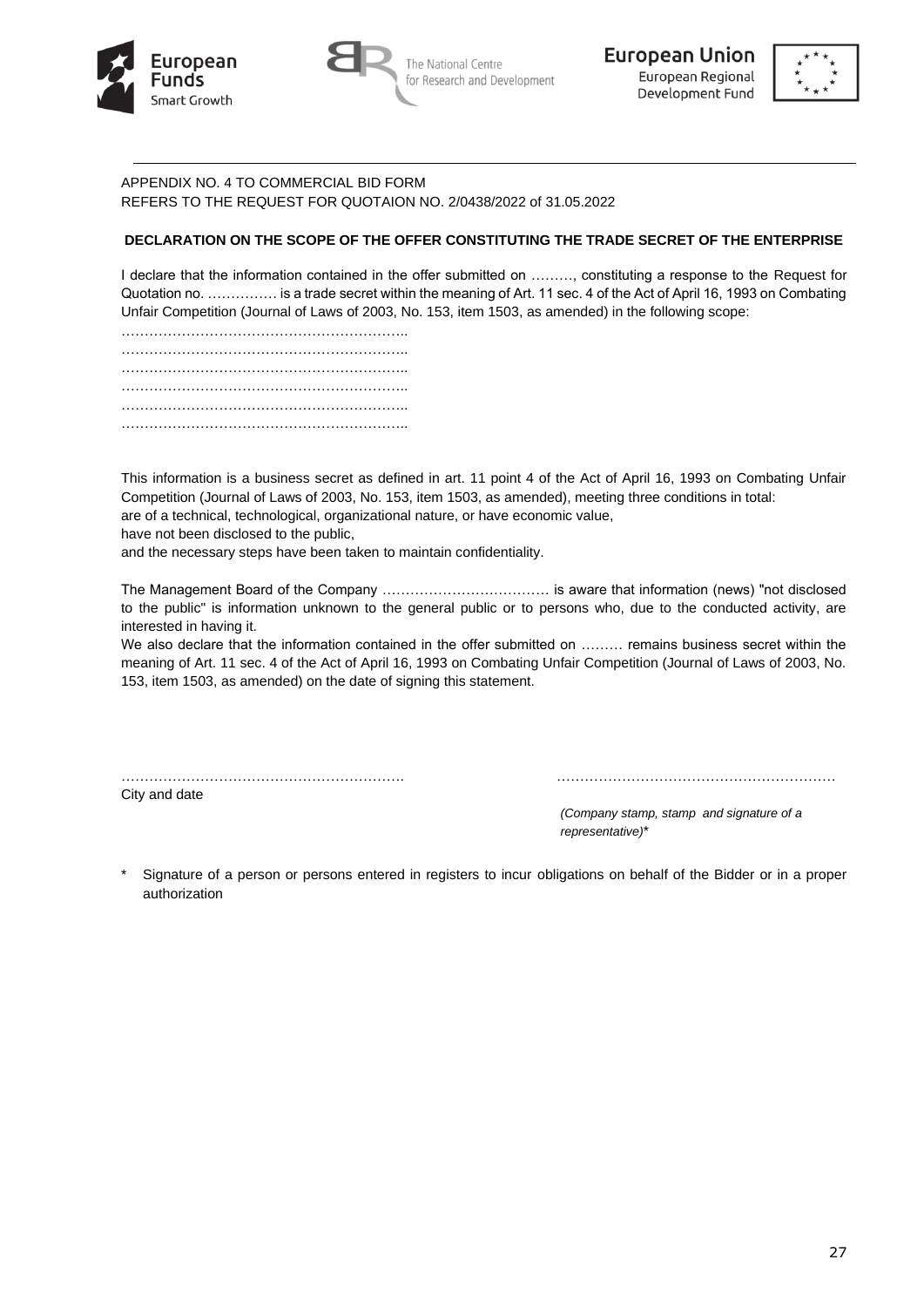





# APPENDIX NO. 5 TO COMMERCIAL BID FORM REFERS TO THE REQUEST FOR QUOTAION NO. 2/0438/2022 of 31.05.2022

## **DECLARATION ON THE LIST OF MANUFACTURING REFERENCE ORDER'S SUBJECTS**

Aware of criminal liability for submitting a false declaration under Art 233 § 1 of the Criminal Code "Whoever by submitting a testimony to be used as evidence in court proceedings or other proceedings conducted under the Act, testifies untruthfully or conceals the truth, shall be liable to imprisonment from 6 months to 8 years", I voluntarily declare that:

The company .................. (name and address of the registered office) has the necessary knowledge and experience, and has technical potential and persons capable of performing the contract.

#### **LIST OF REFERENCE ORDER SUBJECTS, INCLUDING EXECUTION OF ELECTRICAL WORKS FROM THE LAST 10 YEARS**

| L.P. | <b>Buyer's name</b> | Location | Year of<br>implementation | <b>Description of</b><br>scope | <b>Execution Time</b><br>- from (month /<br>year) - to (month<br>/ year) - (as<br>General<br>Contractor) | Contact details of the Buyer /<br><b>End User</b> |
|------|---------------------|----------|---------------------------|--------------------------------|----------------------------------------------------------------------------------------------------------|---------------------------------------------------|
|      |                     |          |                           |                                |                                                                                                          |                                                   |
|      |                     |          |                           |                                |                                                                                                          |                                                   |
|      |                     |          |                           |                                |                                                                                                          |                                                   |
|      |                     |          |                           |                                |                                                                                                          |                                                   |
|      |                     |          |                           |                                |                                                                                                          |                                                   |

……………………………………………………. ……………………………………………………

City and date

*(Company stamp, stamp and signature of a representative)*\*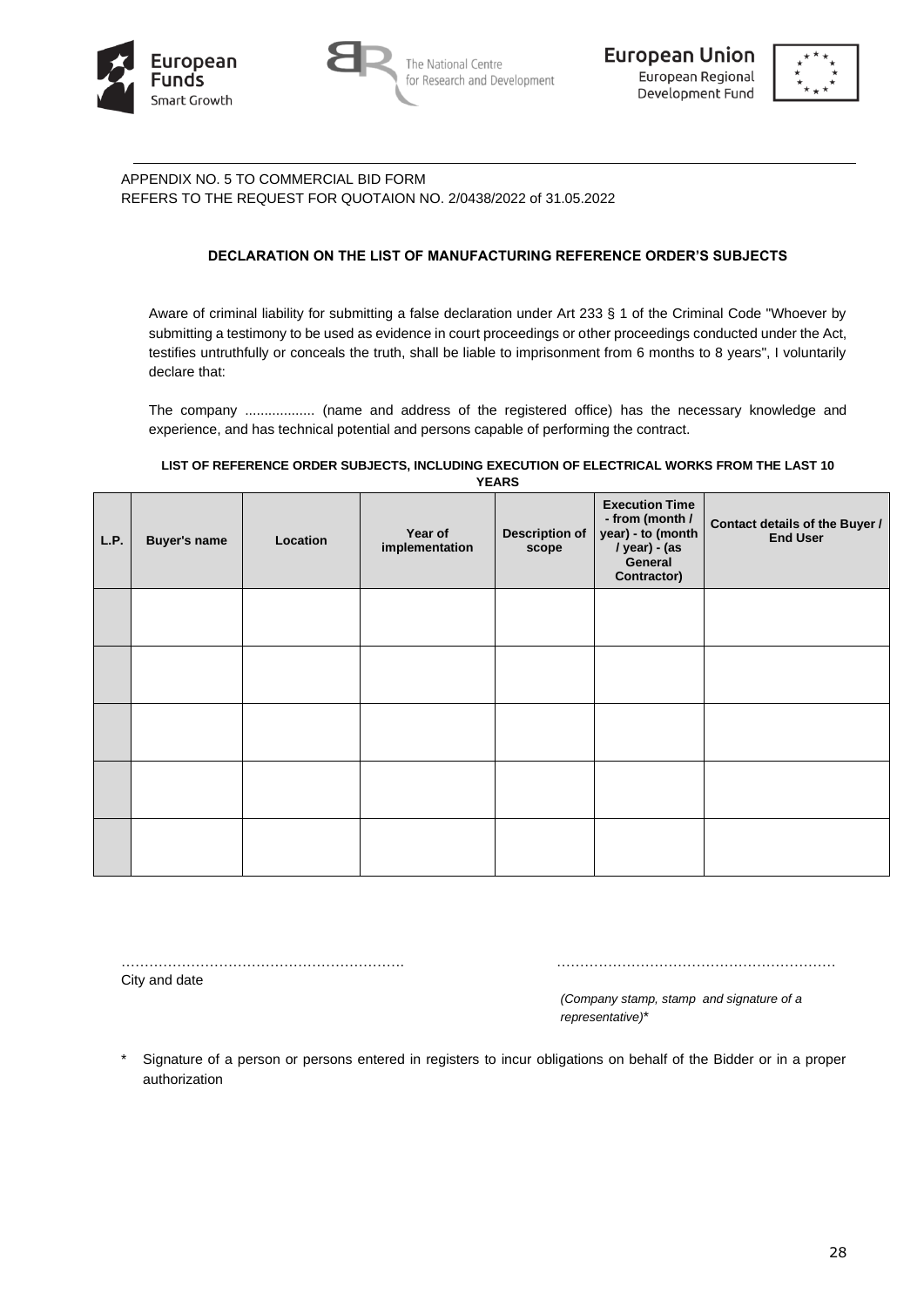





APPENDIX NO. 1b TO THE REQUEST FOR QUOTATION no. 2/0438/2022 of 31.05.2022

## TECHNICAL BID FORM

The bid constitutes a reply to the request for quotation no. 2/0438/2022 of 31.05.2022 concerning **execution of electrical works for rail head hardening system in DWD Dąbrowa Górnicza.**

## **1. Data of the bidder**:

- f. Name: …………………………………………………………………………..
- g. Address of the registered office: ………………………………………………………………
- h. Taxpayer ID No. (NIP): ……………………………………………………………………………….
- i. Business Entity ID No. (REGON): …………………………………………………………………………
- j. Person authorized to contact the Buyer: name and surname: ……………………………………………………………… Phone: ………………………………………………………………………….. e-mail address: ………………………………………………………………….
- **2. Reference to the entry criteria. The Ordering Party will verify the compliance of the submitted matter of the offer with the description of the subject matter of the contract by examining its completeness. Failure to meet one of the following requirements by the Bidder (being the entry criteria) will mean that the offer will be rejected and will not be subject to further evaluation.**

| I.p.           | List of criteria admitting to the<br>next stage of bids evaluation for<br>modernization of cooling system                                                                                                                                                                                                                      | <b>Confirmation</b><br>(YES/NO) | <b>Description of the</b><br>feasibility of the task<br>The information<br>contained in the table<br>below is the basis for the<br><b>Buyer's assessment of</b><br>the Bidder's compliance<br>with the technical and<br>technological<br>requirements. | <b>Bidder's</b><br>comments! | <b>Offer</b><br>reference:<br>Page<br>number.<br>Item no |
|----------------|--------------------------------------------------------------------------------------------------------------------------------------------------------------------------------------------------------------------------------------------------------------------------------------------------------------------------------|---------------------------------|--------------------------------------------------------------------------------------------------------------------------------------------------------------------------------------------------------------------------------------------------------|------------------------------|----------------------------------------------------------|
| $\mathbf{1}$   | The Bidder confirms on the<br>acceptance of Health & Safety<br>Agreement applicable in AMP -<br>the Agreement is attached as<br>Annex 4 to the inquiry<br>2/0438/2022                                                                                                                                                          |                                 |                                                                                                                                                                                                                                                        |                              |                                                          |
| $\overline{2}$ | The Bidder shall submit a<br>declaration that it is not in arrears<br>with the payment of public & legal<br>receivables (taxes, social<br>insurance premiums)                                                                                                                                                                  |                                 |                                                                                                                                                                                                                                                        |                              |                                                          |
| 3              | The Bidder will submit a<br>statement that, as part of the<br>AGREEMENT, it will have human<br>resources (works manager with<br>building license according to<br>polish building law, project<br>manager, health and safety<br>supervision) and equipment /<br>tools necessary to perform the<br>assembly work within the time |                                 |                                                                                                                                                                                                                                                        |                              |                                                          |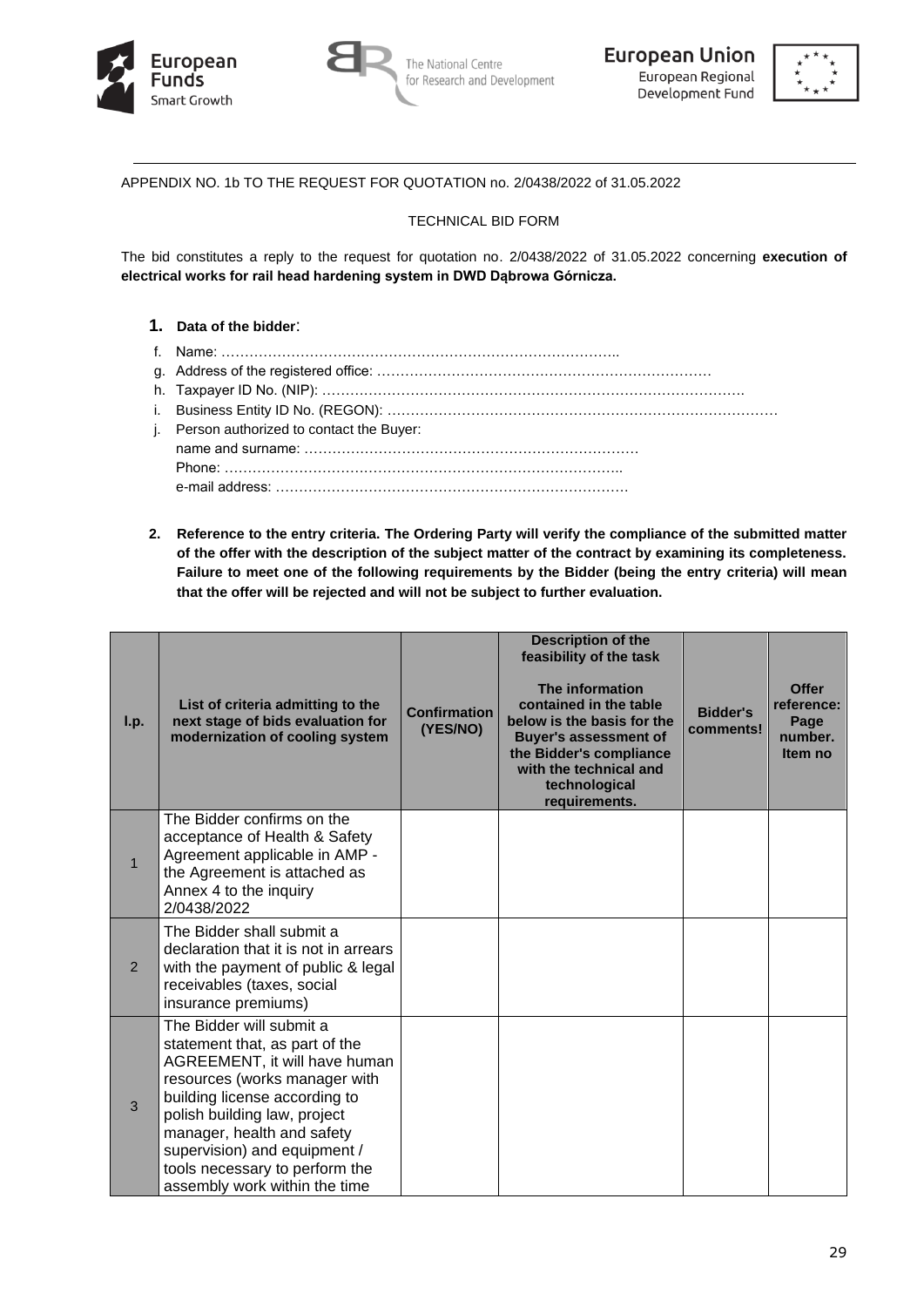



The National Centre<br>for Research and Development



**European Union**<br>European Regional<br>Development Fund



|                | limit indicated by the ordering    |  |  |
|----------------|------------------------------------|--|--|
|                | party.                             |  |  |
|                |                                    |  |  |
|                | The Bidder will submit a           |  |  |
|                | statement that, as part of the     |  |  |
|                | AGREEMENT, he will ensure the      |  |  |
| $\overline{4}$ | presence of an assembly            |  |  |
|                |                                    |  |  |
|                | manager, who will report the       |  |  |
|                | progress of work to AMP.           |  |  |
|                | Communication in English           |  |  |
|                | required - AMP allows the          |  |  |
|                | participation of an interpreter.   |  |  |
|                | The Bidder will submit a           |  |  |
|                | statement that as part of the      |  |  |
|                | AGREEMENT, he will assemble,       |  |  |
|                | connect, perform measurements      |  |  |
|                | the delivered devices in           |  |  |
|                | accordance with the technical      |  |  |
|                | and assembly documentation         |  |  |
| 5              | and in accordance with the latest  |  |  |
|                | technical knowledge - point 3      |  |  |
|                | from the technical specification   |  |  |
|                | and provided documentation         |  |  |
|                | (after NDA signature). Any         |  |  |
|                | deviations from the                |  |  |
|                | documentation will be reported     |  |  |
|                | on an ongoing basis and will       |  |  |
|                | require written approval.          |  |  |
|                | The Bidder will submit a           |  |  |
|                | statement that, as part of the     |  |  |
|                | AGREEMENT, it will provide a       |  |  |
|                | work cycle during the              |  |  |
| 6              | performance of works 24/7, all     |  |  |
|                | shifts will be fully covered. Work |  |  |
|                | that does not affect the           |  |  |
|                | production process should start    |  |  |
|                | before HSM stoppage.               |  |  |
|                | Together with the offer, the       |  |  |
|                | Bidder will present a general      |  |  |
|                | Project implementation schedule,   |  |  |
| $\overline{7}$ | including the stages of            |  |  |
|                | implementation in accordance       |  |  |
|                | with the Schedule indicated in     |  |  |
|                | point III of this RFQ.             |  |  |
|                | The Bidder will present a detailed |  |  |
| 8              | Project implementation schedule,   |  |  |
|                | including the stages of            |  |  |
|                | implementation, in accordance      |  |  |
|                | with the Schedule indicated in     |  |  |
|                |                                    |  |  |
|                | point III of this request for      |  |  |
|                | quotation no later than 30 days    |  |  |
|                | before the commencement of         |  |  |
|                | works on the HSM. The schedule     |  |  |
|                | will take into account the branch  |  |  |
|                | coordinations in order to          |  |  |
|                | determine the correct sequence     |  |  |
|                | of work. The schedule must         |  |  |
|                | comply with paragraph. 3.1.8 and   |  |  |
|                | 4 of the technical specification.  |  |  |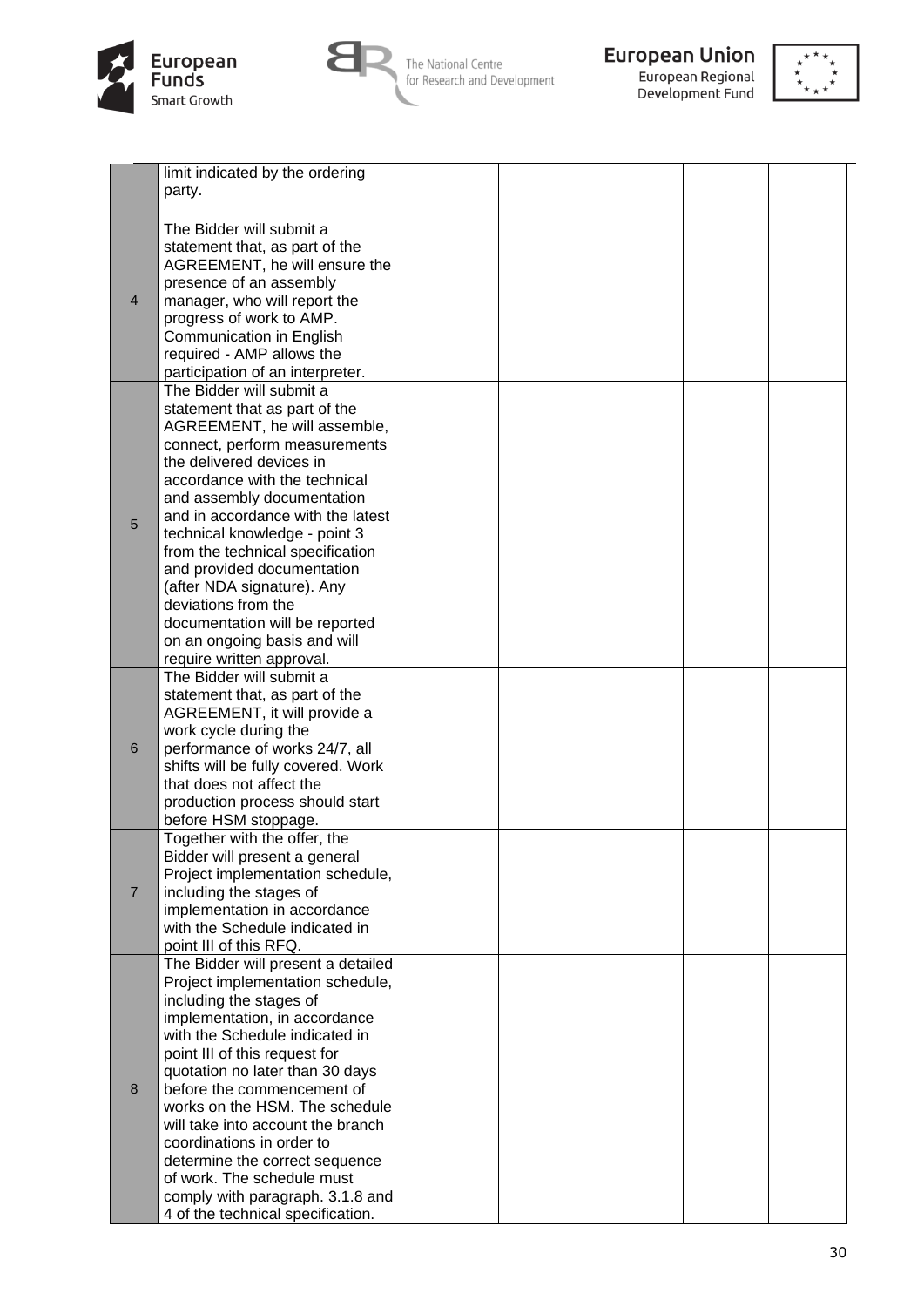



The National Centre for Research and Development



Development Fund



| 9               | The Bidder will submit a<br>statement that, as part of the<br>AGREEMENT, it will grant a<br>Warranty - 24 months after<br>signing the Final Acceptance<br>Protocol.                                                                                                                                                                                                                                                                                                     |  |  |
|-----------------|-------------------------------------------------------------------------------------------------------------------------------------------------------------------------------------------------------------------------------------------------------------------------------------------------------------------------------------------------------------------------------------------------------------------------------------------------------------------------|--|--|
| 10 <sup>1</sup> | The Bidder will provide a list of<br>exclusions - liability matrix - for<br>the subject of the contract that is<br>not an admission criteria - IF<br><b>APPLICABLE</b>                                                                                                                                                                                                                                                                                                  |  |  |
| 11              | The Bidder will confirm that it<br>accepts the work being carried<br>out under the supervision of an<br>AMP representative and a<br>representative of the main<br>technology provider.                                                                                                                                                                                                                                                                                  |  |  |
| 12 <sup>2</sup> | The Bidder will submit a statement<br>regarding the list of electrical<br>installations - it is required to submit<br>a list of completed electrical<br>installations from the last 10 years,<br>including the name of the buyer and<br>the customer's contact number in<br>order to confirm the statement by<br>ArcelorMittal, location, year,<br>description of the scope,<br>implementation time - at least one<br>implementation of the value min. 1<br>million PLN |  |  |

…………………………..…...., (date) ………… ....................................................

City, on Company stamp, stamp and signature of a representative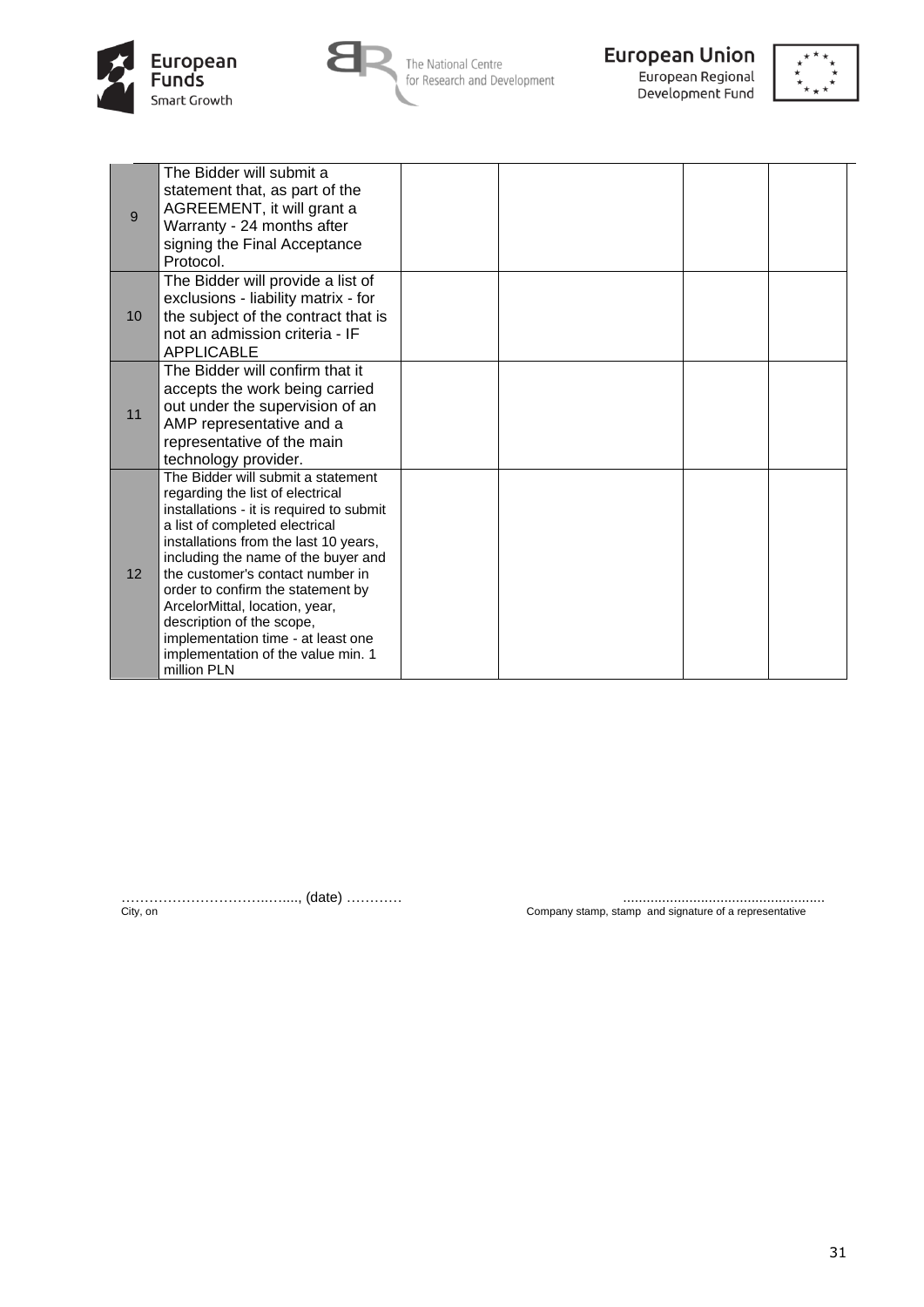





APPENDIX NO. 2 TO THE REQUEST FOR QUOTATION no. 2/0438/2022 of 31.05.2022

## **1) TEMPLATE OF BANK GUARANTEE PAYABLE ON FIRST DEMAND SECURING THE CLAIMS FOR DEFECTS**

(name and address of the beneficiary)

## **GUARANTEE PAYABLE ON FIRST DEMAND SECURING THE CLAIMS FOR DEFECTS**

#### **no. ………………….**

We have been informed that ArcelorMittal Poland S.A. having its registered office in Dąbrowa Górnicza (hereinafter referred to as "the Company") signed, on **[ ]**. Contract no.: **[ ]**, the subject-matter of which is **[ ]** (hereinafter referred to as the "Contract"), with the company **[ ]** (hereinafter referred to as the "the Contractor") for the amount **[ ]**

We have also been informed that, in accordance with the terms of the Contract, the Contractor is to provide a bank guarantee to the Company in the amount of **[ ]** to secure Company's claims resulting from statutory warranty for defects of the object of the Contract and Company's claims resulting from contractual quality guarantee granted by the Contractor, including Company's claims arisen as a result of exercise by the Company of the right of withdrawal from the Contract or the right to decrease the price.

In connection with the above, we, [name, KRS number and address of the bank] (hereinafter referred to as the "Bank"), acting to the order of the Contractor, hereby irrevocably and unconditionally undertake to pay each amount or amounts up to the total amount not exceeding:

# **[ ]**

# (in words: **[ ] )**

upon receipt from the Company of the first written payment request containing a statement that the Contractor has not fulfilled their obligations towards the Company resulting from statutory warranty for defects of the object of the Contract and Company's claims resulting from contractual quality guarantee granted by the Contractor, including Company's claims arisen as a result of exercise by the Company of the right of withdrawal from the Contract or the right to decrease the price.

In order to ensure credibility of the signatures, the written payment request should be sent to us to the address [] in one of the following ways:  $\mathbf{[} \Box \mathbf{]}$ 

- through a key-protected SWIFT message (SWIFT code **[ ]**), along with a confirmation from the Bank that they are in possession of the original payment request issued by the Company, signed by the authorized persons, and that the SWIFT order sent by this Bank accurately reflects the content of the Company's request, submitted under this guarantee, and the original of the request has been sent to the aforementioned address, or **[ ]**
- through of the bank keeping the account of the Company which will confirm that the signatures affixed on the payment request have been made by the persons authorized to sign documents on behalf of the Company.

In the case of any payment made under this guarantee, the amount of our liability shall be automatically reduced by the amount of the payment effected.

The present performance bond shall become effective on the day of issuing and shall remain valid until **[ ]**

Claims under the Bond shall be received by the Bank no later than on the last day of the validity term of the Bond. After this term or, in the case of an earlier payment of the full amount of the Bond, the Bond shall expire automatically and completely, regardless of whether its original has been returned to

the Bank, or not. Return of the original Bond before the end of its validity term shall be understood as release of the Bank from their assumed obligations and an authorization to cancel the Bond.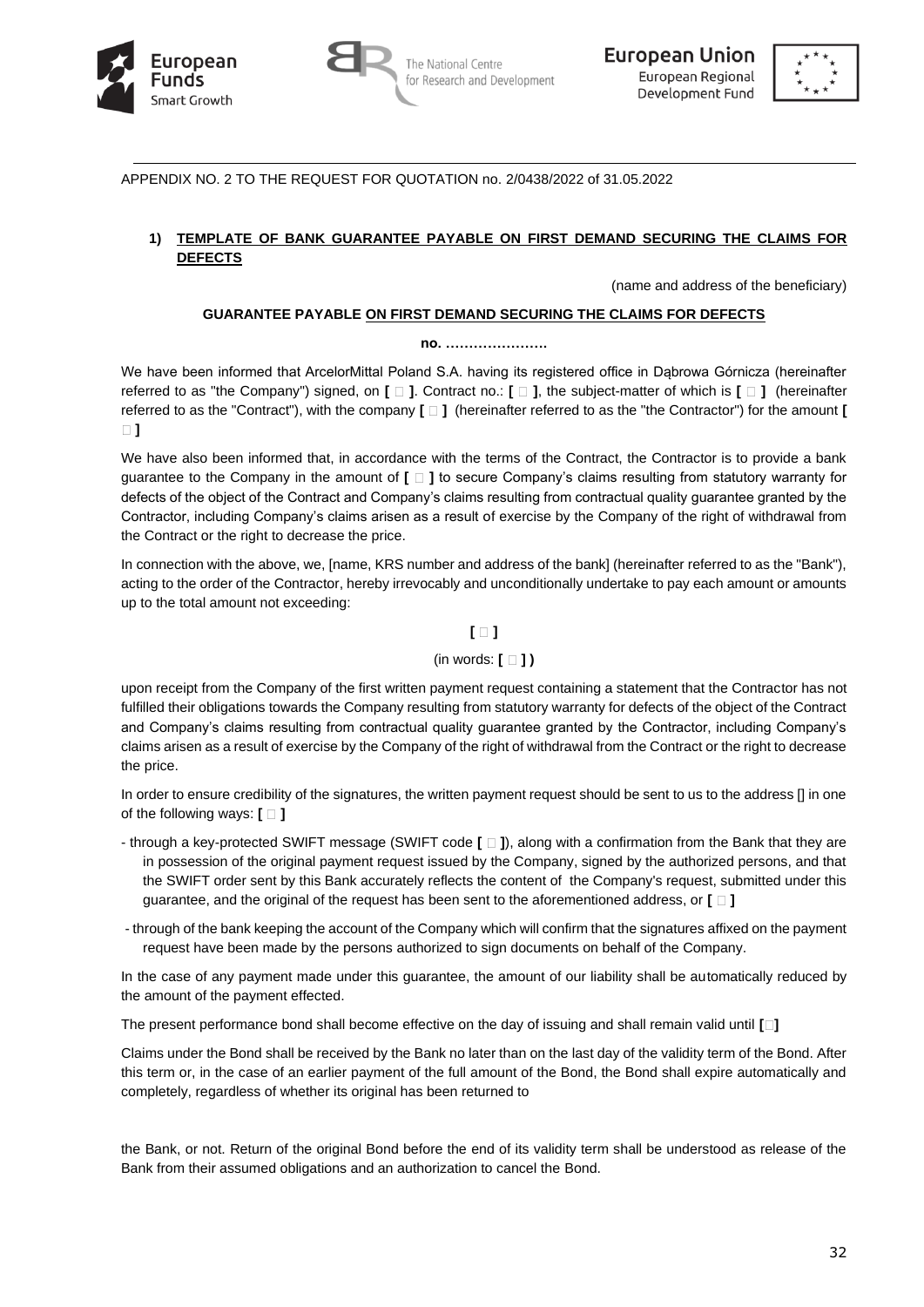





Any assignment of the bond shall be deemed invalid unless made with our consent. This guarantee is subject to the Uniform Rules for Demand Guarantee URDG 2010 Revision No 758. All bank guarantees must be notified through ING Bank Śląski S.A., Swift INGBPLPW

# **2) TEMPLATE OF BANK GUARANTEE PAYABLE ON THE FIRST REQUEST**

### **(name and address of the beneficiary)**

## **GUARANTEE PAYABLE ON THE FIRST REQUEST no. ………………….**

We have been informed that ArcelorMittal Poland S.A. having its registered office in Dabrowa Górnicza (hereinafter referred to as "the Company") signed, on **[ ]**. Contract no.: **[ ]**, the subject-matter of which is **[ ]** (hereinafter referred to as the "Contract") with the company **[ ]** (hereinafter referred to as the "the Contractor") for the amount **[ ]**

We have also been informed that the Contractor shall receive advance payment in the amount of  $[\Box]$  from the Company after presentation of the bank guarantee for return of the advance payment, issued for the Company. **[ ]**

In connection with the above, we, [name, KRS number and address of the bank] (hereinafter referred to as the "Bank"), acting to the order of the Contractor, hereby irrevocably and unconditionally undertake to pay each amount or amounts up to the total amount not exceeding:

# **[ ]**

## (in words: **[ ] )**

upon receipt from the Company of the first written payment request containing a statement that the Contractor has not fulfilled their contractual obligations towards the Company and has not returned the advance payment paid by the Company in full or in part.

In order to ensure credibility of the signatures, the written payment request should be sent to us to the address **[ ]** in one of the following ways:  $[ \Box ]$ 

- through a key-protected SWIFT message (SWIFT code **[ ]**), along with a confirmation from the Bank that they are in possession of the original payment request issued by the Company, signed by the authorized persons, and that the SWIFT order sent by this Bank accurately reflects the content of the Company's request, submitted under this guarantee, and the original of the request has been sent to the aforementioned address, or **[ ]**
- through of the bank keeping the account of the Company which will confirm that the signatures affixed on the payment request have been made by the persons authorized to sign documents on behalf of the Company.

In the case of any payment made under this guarantee, the amount of our liability shall be automatically reduced by the amount of the payment effected.

The present performance bond shall become effective on the day of issuing and shall remain valid until **[ ]**

Claims under the Bond shall be received by the Bank no later than on the last day of the validity term of the Bond. After this term or, in the case of an earlier payment of the full amount of the Bond, the Bond shall expire automatically and completely, regardless of whether its original has been returned to the Bank, or not. Return of the original Bond before the end of its validity term shall be understood as release of the Bank from their assumed obligations and an authorization to cancel the Bond.

Any assignment of the bond shall be deemed invalid unless made with our consent. This guarantee is subject to the Uniform Rules for Demand Guarantee URDG 2010 Revision No 758. All bank guarantees must be notified through ING Bank Śląski S.A., Swift INGBPLPW